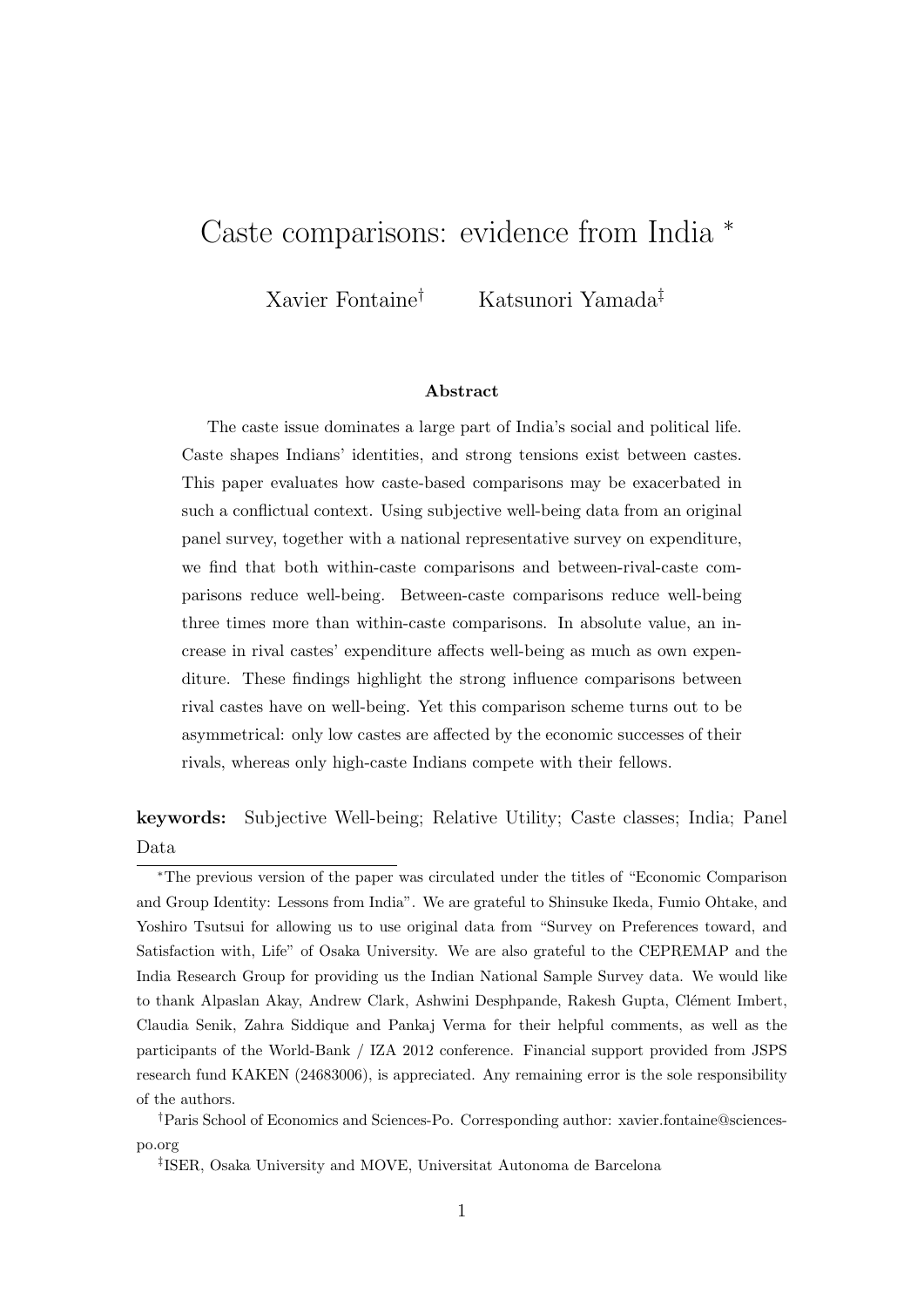### 1 Introduction

India is one of the rare countries with a clear social stratification. Identity is deeply rooted in caste at birth, so that caste largely defines position in society and the economy. Such a system generates strong tensions, since caste turns to be a major source of economic and social inequality in this society. These massive caste inequalities generate in turn strong antagonism, which often takes the form of discrimination, and sometimes violence. Because this system is strongly conflictual, it is highly plausible that it affects the sense of well-being in India, even after we control for the effects on happiness from variables largely influenced by caste such as income levels and educational attainments. However, the lack of data sets containing subjective-well being questions caused research on the caste system's happiness impact to be quite scarce.

In this paper, we use an original dataset to study the well-being impact of caste by the mean of "happiness regressions". We naturally examine the direct effect of caste on happiness. Importantly, we also provide evidence on the well-being impact of caste-based comparisons, i.e. on the fact the economic successes of the rival castes could be an important source of frustration. In the Indian context, such comparisons are likely to be strong and could cause significant well-being losses. By studying caste-based comparisons, this paper contributes not only to the research on the well-being impact of caste, but also to a line of research developed by [Clark](#page-21-0) [and Senik](#page-21-0) [\(2010\)](#page-21-0). While many studies have established that individuals' wellbeing can be affected by the consumption/income of others (see [Clark et al. 2008](#page-20-0) for a survey), a relatively newer, and still open, question is if people with specific characteristics tend to compare themselves to certain types of rivals. This question is answered in part by [Clark and Senik](#page-21-0) for European countries, but further evidence is still required. India provides rare material to contribute to this line of research, as this country is one of the very few to be characterized by well-defined social groups and strong between-group tensions.

We use subjective well-being data to assess the strength of within and betweencaste comparisons in India. More specifically, we make joint use of two data sets. The first one is an original urban panel survey for India conducted by Osaka University, Japan. A nice advantage of the survey is that it contains a happiness question, making it a rare example among surveys conducted in developing countries. The second data set is a large, representative Indian population survey. This second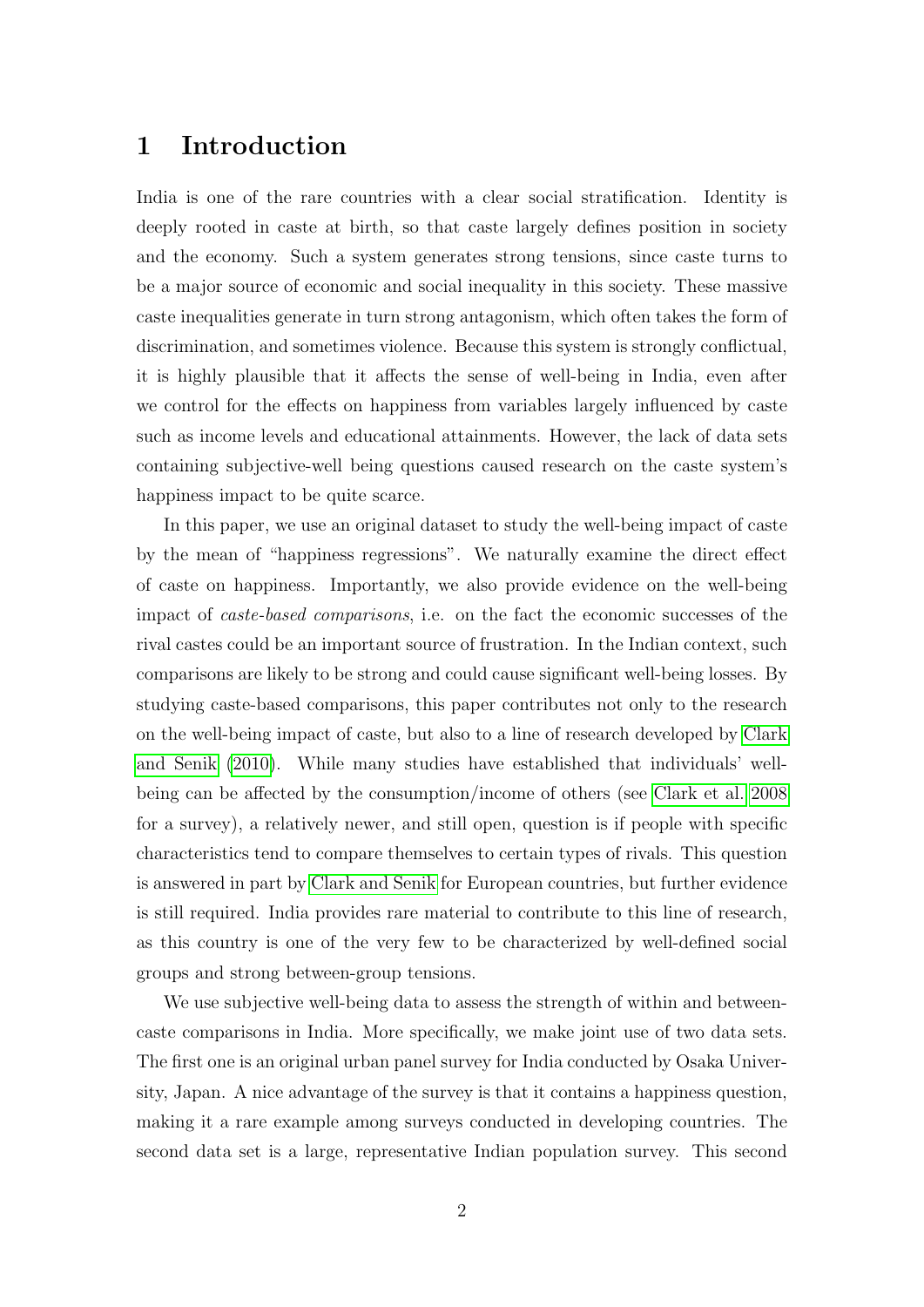survey enables us to estimate the expenditure of the groups to which respondents are likely to compare themselves.

Our main results are as follows. Against our expectations, caste does not appear to affect well-being as much as might have been expected. Caste influences variables such as expenditure or education, which in turn affect happiness. However, once we control for those variables, the effect from caste belonging itself is weak. This finding is similar to [Linssen et al.'](#page-22-0)s [\(2011\)](#page-22-0) results in rural India which is, to our knowledge, the only published work on happiness in India. However, [Linssen et al.](#page-22-0) only focused on the "raw" effect of caste belongings on happiness. In this paper, we also consider the possibility that caste affects well-being through exacerbated comparisons. Following the spirit of [Clark and Senik](#page-21-0) [\(2010\)](#page-21-0), we consequently focus on caste comparisons and show that the caste system does in fact have strong consequences on happiness in India. More specifically, we find the following. Firstly, within-caste comparisons reduce well-being. This result suggests that expenditure by others from the same caste triggers envy more than it acts as a positive signal about own future consumption. This finding differs from what might have been expected in such a rapidly growing and changing country [\(Senik 2004,](#page-22-1) [Senik 2008\)](#page-22-2). Secondly, Indians view the rival castes' economic situation enviously. Betweencaste comparisons are unexpectedly strong and, in absolute value, comparisons to rival castes affect well-being as much as own expenditure does. We find that they matter for happiness three times more than within-caste comparisons. These results show how exacerbated comparison are in the Indian society, and how much they affect well-being. Thirdly, this comparison pattern appears to be asymmetrical: high castes' economic successes are indeed detrimental to low castes' well-being, but the reverse is not true. Besides, within-caste comparisons are mostly made by members of high castes. All these results hold both when pooling the cross-sections and when adding individual fixed-effects into the regression.

The rest of the paper is organized as follows. The next section introduces our conceptual framework. After providing some background elements on the Indian caste system and on the tensions in this society, we discuss the importance that economic comparisons may have. We then review the existing literature on comparisons in India, as well as on between-group comparisons in other countries. The third section details our data sets, as one of them is original. The fourth section provides empirical results and the last section concludes the paper.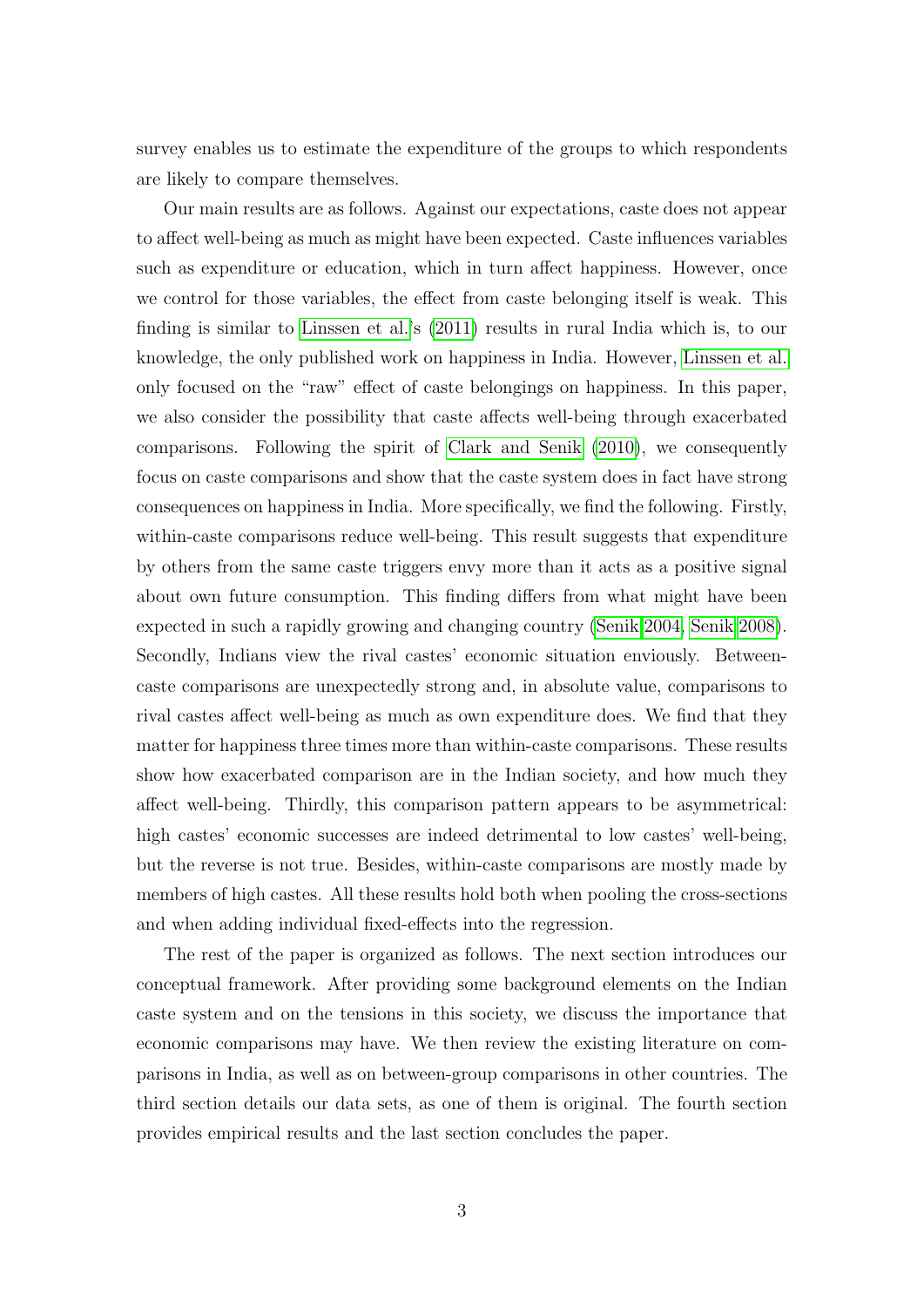### 2 Research Background

#### <span id="page-3-0"></span>2.1 A Conflictual Caste Society

Although 3,000 years old, the caste system continues to play a central role in India.<sup>[1](#page-0-0)</sup> This system divides Indians into four classes (varna) and thousands of small communities  $(jati)$ . The first Indian Constitution (1950) groups the different jati into four broader categories, depending on the level of disadvantage and social stigma they face. This typology simplifies the study of caste inequalities, and will be used throughout this paper. To be specific, caste determines an individuals level of pureness. First, the Scheduled Castes ("untouchables", or Dalits) and the Scheduled Tribes (the tribals) are considered as "impure". Above them are the Other Backward Castes. Even though the castes composing this latter category are mostly considered as "pure", they are still beneath the rest of the population in the caste hierarchy, and suffer from the caste system. Lastly, the rest of the population is categorized as the Other.

This caste system is not just a clustering. It is a social ordering. Caste profoundly influences one's role and position in society (occupation, marriage, with whom one can interact, etc.). For example, for an orthodox Hindu from the highest castes, interacting with low-caste members may even soil purity. As a matter of fact, Indians still mostly marry within their own jati [\(Munshi and Rosenzweig](#page-22-3) [\(2006\)](#page-22-3)). This rigid hierarchy is a source of conflict between the classes, and generates massive economic inequalities. It translates social inequalities into economic inequalities, because low-paid "impure occupations" (cleaning, undertaking, etc.) are reserved for lower castes.

Despite large reservations for the disadvantaged castes in education and the administration since the 1950s [\(Bayly](#page-20-1) [\(2001\)](#page-20-1), chapter 7), between-caste economic disparities remain striking. In terms of per capita household expenditure, Indians from higher castes consume on average 63% and 46% more than, respectively, Scheduled Tribes and Scheduled Castes, $2$  and  $27\%$  more than the Other Back-ward Castes.<sup>[3](#page-0-0)</sup> A large body of literature documents the discrimination from which

<sup>1</sup>This section draws substantially on Susan [Bayly'](#page-20-1)s [2001](#page-20-1) general survey of the recent history of India as a caste society.

<sup>2</sup>Authors' computation based on the 2009-10 round of the National Sample Survey, with a sample size of 570 000 individuals.

 ${}^{3}$ Even in the historically highly egalitarian, anti-caste state of Kerala, [Deshpande](#page-21-1) [\(2000\)](#page-21-1) finds caste disparities driving overall inequalities.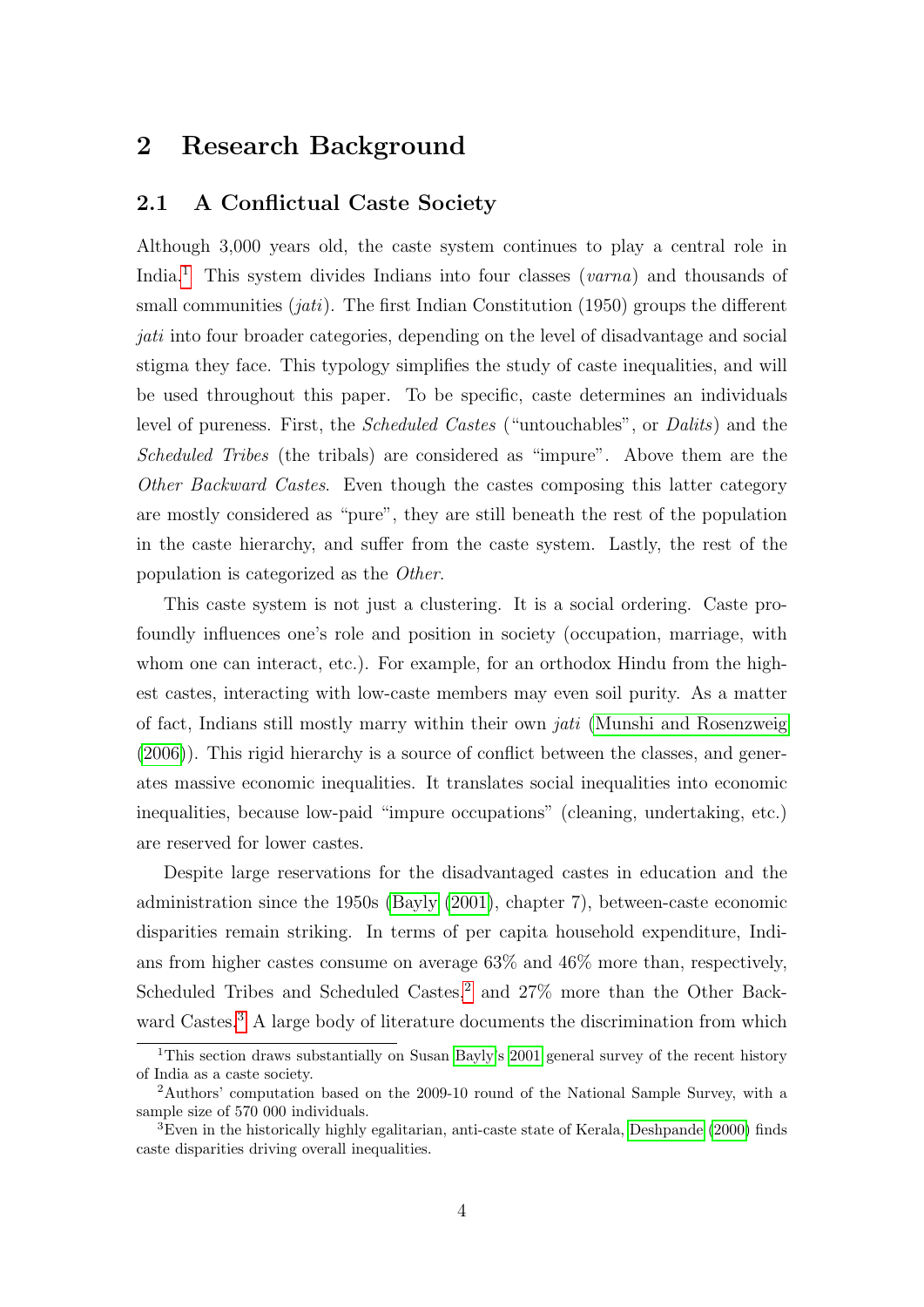low-caste members suffer. On the labor market, for example, the persistency of this discrimination has been assessed using both non-experimental (e.g. [Banerjee](#page-20-2) [and Knight](#page-20-2) [\(1985\)](#page-20-2)) and experimental methods (testing methods: [Banerjee et al.](#page-20-3) [\(2009\)](#page-20-3), [Siddique](#page-22-4) [\(2011\)](#page-22-4)). Using structural estimation method, [Ito](#page-21-2) [\(2009\)](#page-21-2) provides evidence of the existence of transaction costs in the labor market and discrimination against backward classes with regard to access to regular employment, and suggests that the achievements of India's reservation policy so far have at best been limited. He also argues that discrimination in labor market entry is likely to be underestimated in conventional (reduced-form) approaches. Low castes also face discrimination on the housing market.<sup>[4](#page-0-0)</sup> Yet disadvantaged castes actively struggle to extend the reservation policies they benefit from, sometimes even asking for quo-tas in the private sector.<sup>[5](#page-0-0)</sup> Symptomatic of these tensions are the violent conflicts – or "caste wars" that flare up in rural India on a regular basis.[6](#page-0-0) Symptomatic also is the preponderant role of these tensions in India's political life from Independence onwards.[7](#page-0-0)

### <span id="page-4-0"></span>2.2 Previous Findings on Class Conflicts

Considering all the features of the caste system described above, we can expect caste to affect well-being in India to a deep extent, even after we control for the effects on happiness from variables such as income levels and educational attainments, these variables being largely determined by caste classes. This presumption will be tested in our baseline happiness regression. On that point, the previous literature is scarce. To the best of our knowledge, the only published work on happiness in India is [Linssen et al.](#page-22-0) [\(2011\)](#page-22-0). In this paper, the authors indeed investigate the effect of caste belongings on happiness, though with data was from rural India. Interestingly, they find caste to play no significant role in well-being ceteris paribus. [Linssen et al.](#page-22-0) attributed the weak effect of caste on happiness to the fact that their research was conducted in a rural India with a fairly homogenous sample. They argued that individuals within rural households living below poverty line are relatively similar in their life chances irrespective of the caste classes they are belonging to. In our paper, we are able to overcome this limitation by using data

 ${}^{4}$ [Bayly](#page-20-1) [\(2001\)](#page-20-1), pp. 359-362.

 ${}^{5}$ [Bayly](#page-20-1) [\(2001\)](#page-20-1), chapter 7.

<sup>6</sup>[Bayly](#page-20-1) [\(2001\)](#page-20-1), chapter 9, pp. 342-358.

<sup>7</sup>Cf. the rise of the anti-reservation party BJP in the 80s and 90s [\(Bayly](#page-20-1) [\(2001\)](#page-20-1), pp.296-300).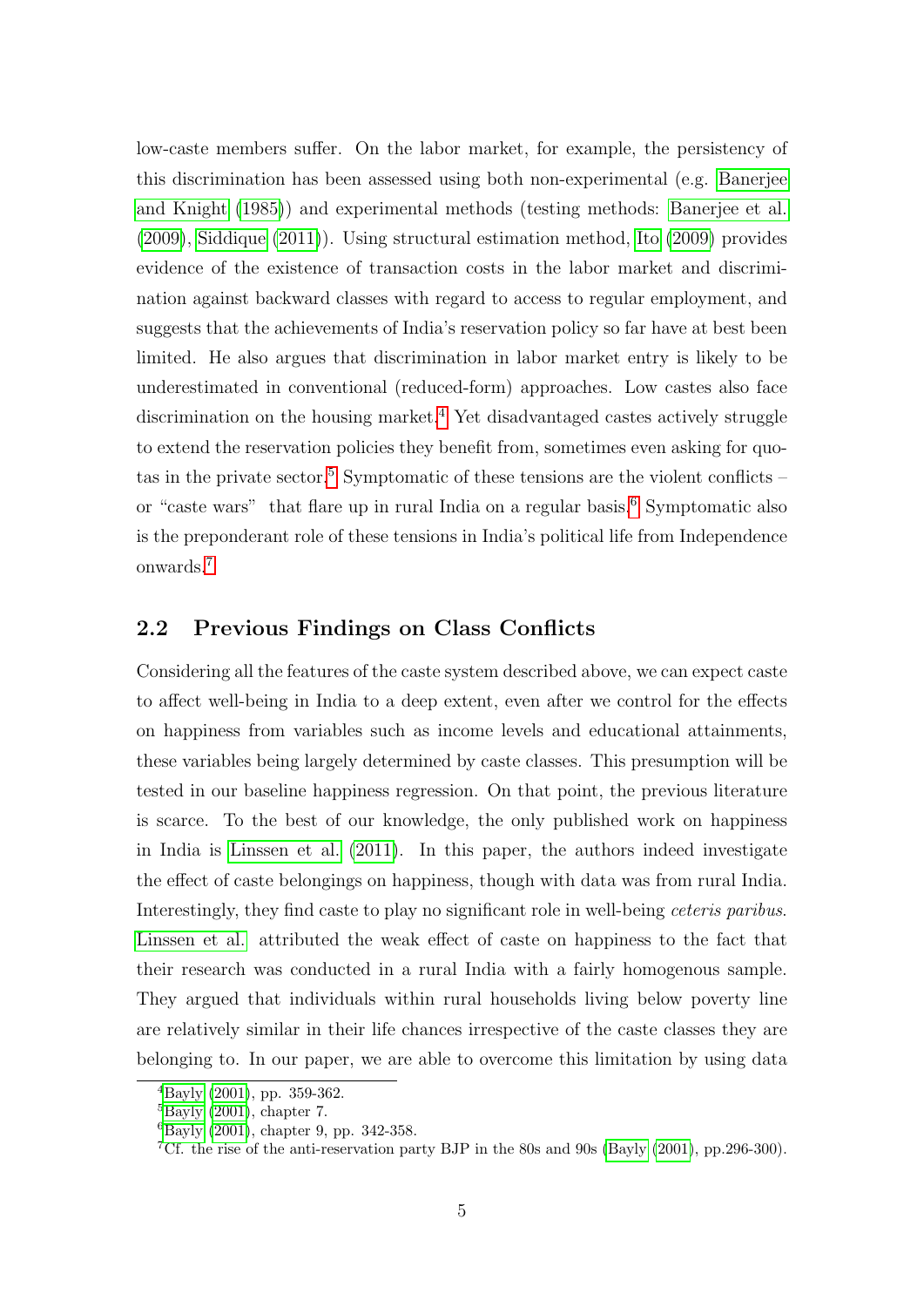collected in urban India.

As documented in Introduction, we do not limit our scope to the direct impact of caste. We also focus on "who compares to whom effect" [\(Clark and Senik](#page-21-0)  $(2010)$ , i.e. on the way Indians compare to those from their castes and to individuals from rival castes. India provides an extremely valuable ground to check for between-group comparisons, as this country is one of the very few to be characterized by well-defined social groups and strong between-group tensions. As related works, a few papers show relative concerns playing an important role in India based, for instance, on wedding expenditure [\(Bloch et al.](#page-20-4) [\(2004\)](#page-20-4)) and more broadly conspicuous consumption [\(Khamis et al.](#page-22-5) [\(2012\)](#page-22-5)). The motivation of [Carlsson et al.](#page-20-5) [\(2009\)](#page-20-5) is more akin to that of our paper as they assess more specifically the role of caste-based relative concerns in India. Based on a hypothetical choice experiment framework (the decision utility approach as put forth by [Kahneman et al.](#page-21-3) [\(1997\)](#page-21-3)), they asked respondents to choose between several hypothetical societies for their grandchildren. Each of these societies is characterized by the grandchild's income, the average income for the grandchild's caste, and the average income for society. The authors derive respondents' preferences from the choices made by the respondents. They find the caste's average income to reduce utility, generating evidence of negative within-caste comparisons. Keeping both own and caste income constant, society's average income also affects well-being negatively. The coefficient associated with society's income appears to be higher than the coefficient associated with own caste income, making a case that Indians compare themselves even more to the rest of society (including rival castes) than to people from their own caste. In this paper, using the experienced utility approach (as put forth by [Kahneman et al.](#page-21-3) [\(1997\)](#page-21-3)) we obtain additional results showing that there will be asymmetric effects in caste based comparisons that [Carlsson et al.](#page-20-5) [\(2009\)](#page-20-5) find. Specifically, only low castes care about the economic successes of their rivals, and only high-caste Indians compete with their fellows.

A few other papers also seek to find out which groups individuals compare themselves to, although not in India. In European countries, [Clark and Senik](#page-21-0) [\(2010\)](#page-21-0) use a survey in which respondents were directly asked to whom they compare themselves, and find that Europeans compare themselves predominantly to their colleagues. Another trend in the literature includes the income/consumption level of plausible reference groups in the well-being equation to check for between-group comparisons. Using this methodology, [Kingdon and Knight](#page-22-6) [\(2007\)](#page-22-6) study income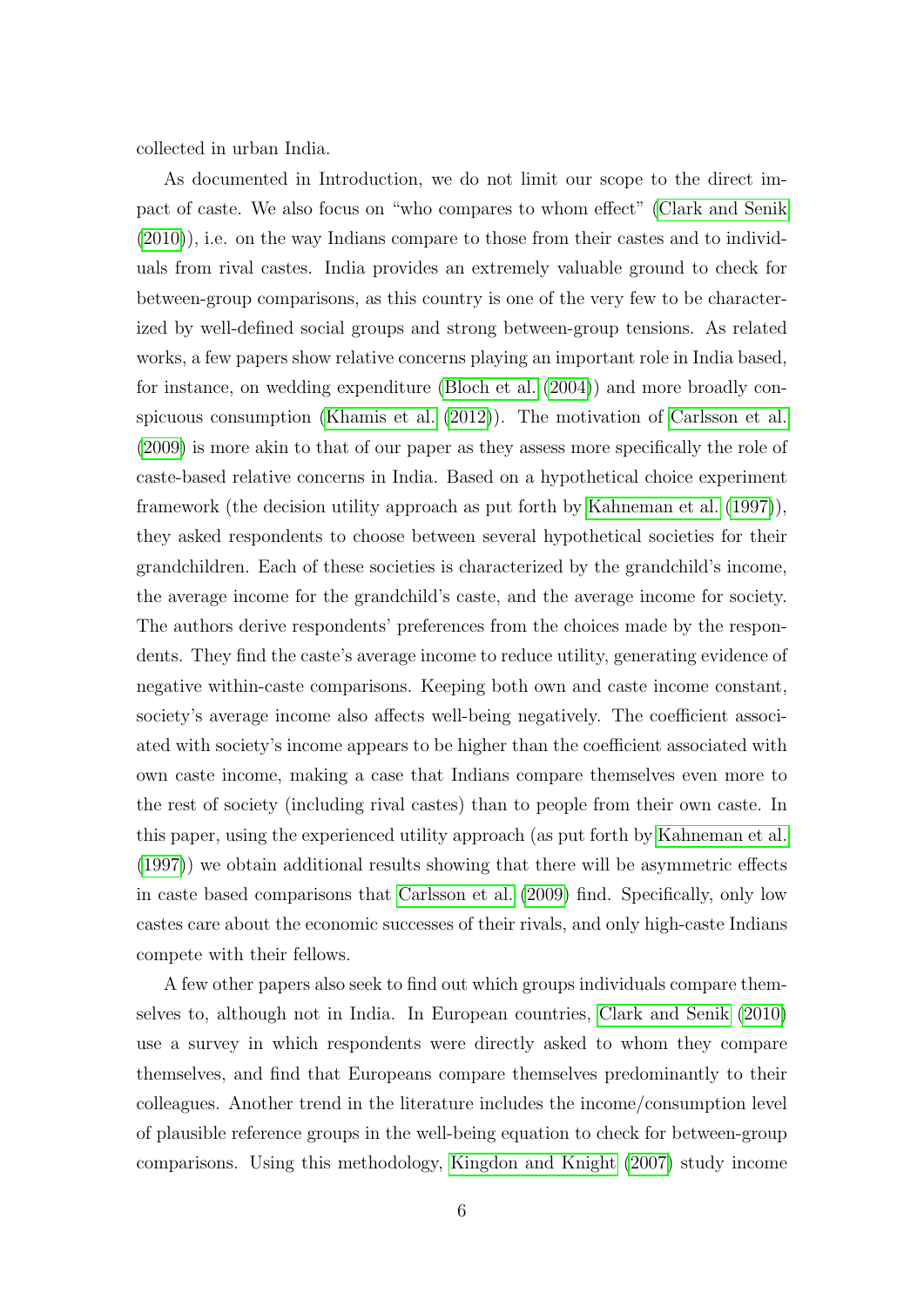comparisons in South Africa, finding evidence of between-race comparison. [Jiang](#page-21-4) [et al.](#page-21-4) [\(2012\)](#page-21-4) and [Akay et al.](#page-20-6) [\(2012\)](#page-20-6) focus on the relation between rural-to-urban migrants and urban "natives" in China. All three papers conclude similarly that, whereas within-group comparisons affect well-being negatively, between-group comparisons make people feel they are better off. This phenomenon can be understood from the point of view that the other group's economic situation acts as a positive signal about the future level of income in one's own group. Unlike these group comparison papers, our evidence from India suggests that between-group comparisons make people feel they are worse off especially when they are behind the rivals. In comparisons with these previous studies, our finding will highlight the severe situations in India where rigid social stratification is exogenously given at birth.

### <span id="page-6-0"></span>2.3 Specification and Prediction

In keeping with the literature, we consider the standard relative utility function:

(1) 
$$
U_i = \beta_y ln(y_i) + \beta_c ln(y_{\text{case}_i}) + \beta_r ln(y_{\text{rival}_i}) + \beta X_{it},
$$

We capture  $U_i$  using happiness reports.  $X_{it}$  stands for a set of conventional sociodemographic characteristics, as described in the databases section.  $y_i$  stands for i's own expenditure,  $y_{\text{case}_i}$  represents i's caste expenditure level and  $y_{\text{rival}_i}$  is the expenditure level in the rival castes. This logarithmic-type specification is widely used to model relative utility.<sup>[8](#page-0-0)</sup> Section [4.2](#page-14-0) details the specification of reference variables.

We saw in section [2.1](#page-3-0) that caste class conflicts are between the "pure" and the "impure." Hence, caste rivalry is defined as Other Castes (i.e. higher castes) versus the rest of the Scheduled Castes, Scheduled Tribes and Other Backward Castes. It is true that, to some extent, some Indians from the Other Backward Castes have seen the Scheduled Tribes as a threat. Tensions are also known to exist between Other Backward Castes and Scheduled Castes.[9](#page-0-0) However, due to the limited size of our sample, this paper sticks to the main focus of "pure" vs. "impure."

In this paper, we are interested in the direct influence of caste on well-being, as well as in its indirect influence through comparisons.  $X_{it}$  includes a set of caste dummies. These dummies aim at capturing the direct effect of castes. We may

<sup>8</sup>See [Clark et al.](#page-20-0) [\(2008\)](#page-20-0) for a development of the model and a literature review.

<sup>9</sup>See [Bayly](#page-20-1) [\(2001\)](#page-20-1), chapter 9 for this point.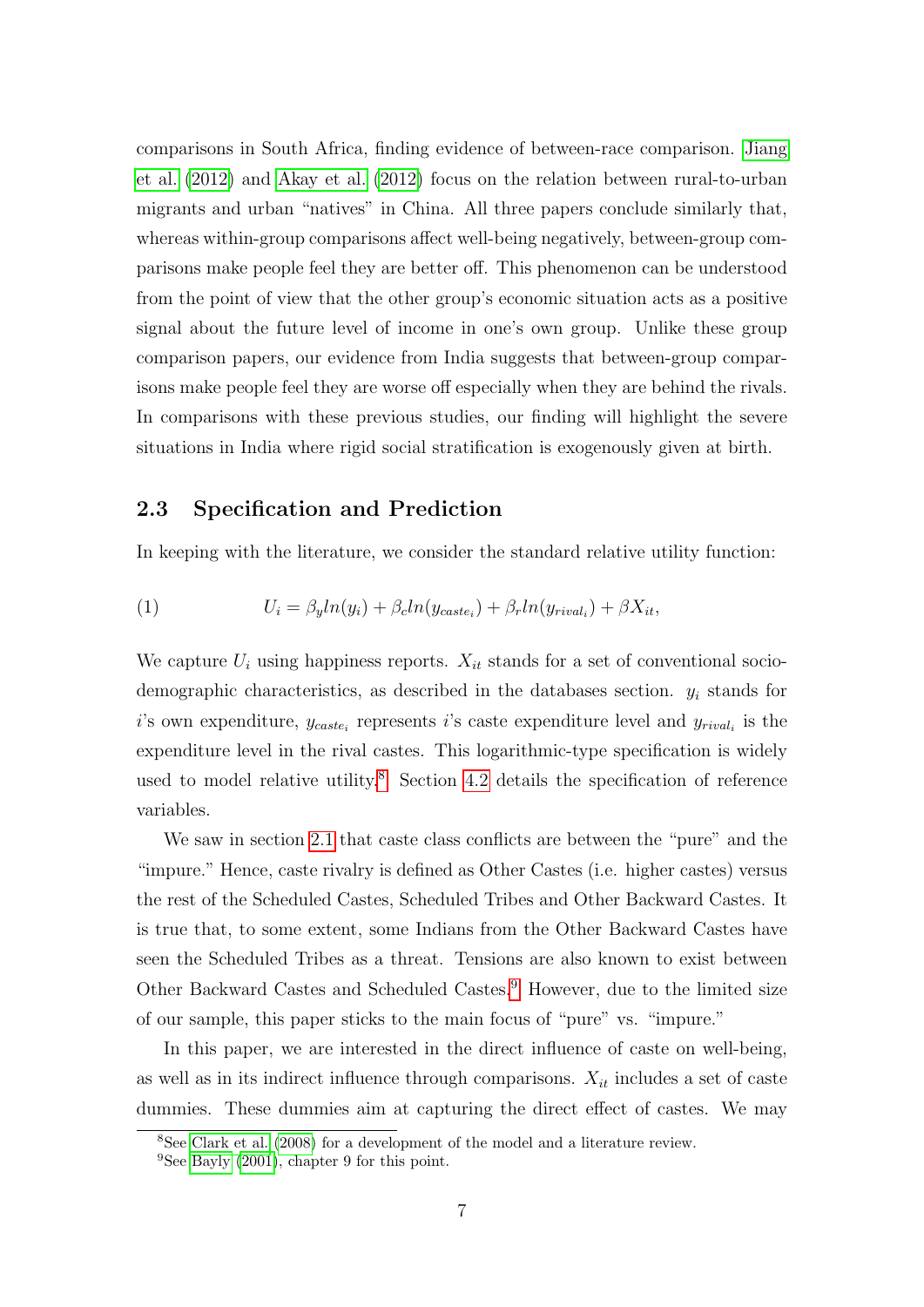expect low-castes to be unhappier than higher-castes, accordingly to the description of the Indian society made in section [2.1.](#page-3-0) Understanding how expenditure in own caste and rival castes can affect well-being requires a lengthier discussion, and the rest of this section is devoted to this issue. Our prime interest is with the sign of  $\beta_c$  and  $\beta_r$ . The sign of  $\beta_c$  is hard to predict. The envy and conspicuous consumption theories [\(Veblen](#page-22-7) [\(1899\)](#page-22-7), [Duesenberry](#page-21-5) [\(1949\)](#page-21-5)) posit that an increase in others' expenditure makes one feel deprived, thus decreasing well-being. In this case,  $\beta_c < 0$ .

Conversely, well-being may actually increase with own caste expenditure.<sup>[10](#page-0-0)</sup> This may happen when people take others' consumption to predict their own future level of expenditure. In that case, the higher the level of expenditure in the caste, the higher the expected level of own expenditure. Because expectations improve, wellbeing increases as well [\(Hirschman and Rothschild](#page-21-6) [\(1973\)](#page-21-6); see [Card et al.](#page-20-7) [\(2012\)](#page-20-7) for a formalization). When this informational effect overwhelms envy,  $\beta_c > 0$ . These two effects may also cancel each other out  $(\beta_c = 0)$ .

Within-caste insurance mechanisms might also partly offset the negative feelings triggered by envy, not forgetting altruism (or fellowship feelings) toward people from the same caste.<sup>[11](#page-0-0)</sup>

The impact of rival castes' expenditure is also hard to predict. The literature often assumes implicitly that comparison occurs among similar people. In India, however, caste rivalries appear so important (section [2.1\)](#page-3-0) that we could expect  $\beta_r < 0$ . Some signal effect may, however, also exist. Because occupation is partly determined by caste, castes are complementary rather than substitutes. Improvements in a given caste's economic conditions may thus act as a signal for its rivals as well. In this case, we could also have  $\beta_r = 0$  or  $\beta_r > 0$ . However, there are obviously no between-caste informal insurance mechanisms, nor should any "between-rival-caste" fellowship feelings be expected.

In a next stage, we study separately the relative utility functions of low castes and higher castes. In a [1949](#page-21-5) article, [Duesenberry](#page-21-5) posited that comparisons are mostly upward looking. Individuals at the bottom of the social ladder do indeed compare themselves to those above them, but individuals at the top of the ladder do not focus on those below them. In India, the social hierarchy is strict and well-

 $10$ We draw here from the rich set of explanations developed in [Kingdon and Knight](#page-22-6) [\(2007\)](#page-22-6).

 $11$ Envy has often been found to dominate the informational effect in developed countries [\(Clark](#page-20-0) [et al.](#page-20-0) [\(2008\)](#page-20-0), [Card et al.](#page-20-7) [\(2012\)](#page-20-7)). In developing countries, the evidence is mixed [\(Clark and Senik](#page-21-7)  $(2011)$ .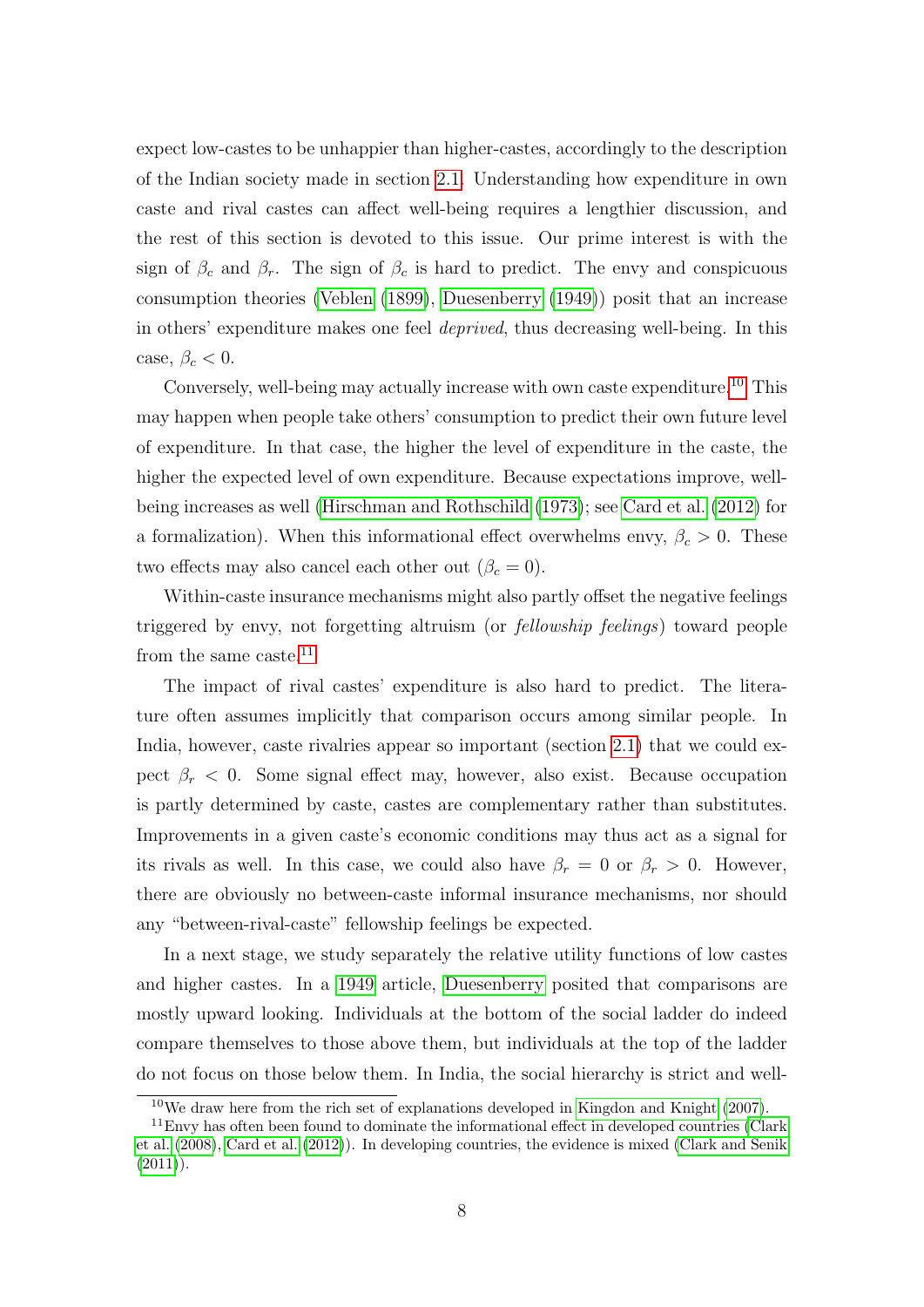known. Following Duesenberry's logic, only low castes should compare themselves to higher castes.

The intensity of within-caste comparisons may also vary with the caste. This could happen where the intensity of, and balance between, envy and signal / fellowship / insurance mechanisms differs from low castes to higher castes.

### <span id="page-8-0"></span>3 Databases

Our analysis makes joint use of two databases. The first is the Survey on Preferences toward, and Satisfaction with, Life (SPSL). This survey comprises a threeyear panel collected in six of the ten largest Indian cities (Delhi, Mumbai, Bangalore, Chennai, Kolkata, and Hyderabad) in January 2009, 2010 and 2011, covering 1,857, 1,280, and 1,037 respondents, respectively. Fewer observations than these are usable for regressions due to missing survey response information and inconsistent answers across waves. The data was collected in keeping with the following design. Each city was divided into four areas. Fifteen residential districts were randomly selected in each area. Indigenous interviewers were sent to interview five subjects face to face in each residential district. Interviewers were free to choose on which door to knock, but they were required to comply with two rules: (i) they could not interview a subject living next to other subjects, (ii) the distributions of gender and age category in the collected data set had to be as designed. For the surveys in 2010 and 2011, interviewers went back to the subjects' homes if they had not moved.

The set of regressors we use is defined as follow. Expenditure is included as the logarithm of the real household expenditure level. Education is defined by seven categories, from "illiterate" to "graduate and above" (see table [2](#page-13-0) for details). Three age groups are considered, each containing 1/3 of the adult population in the cities we study. The happiness survey's respondents live in six cities: Bangalore, Chennai, Delhi, Hyderabad, Kolkata and Mumbai. Respondents can be Scheduled Castes, Scheduled Tribes, Other Backward Castes or Other (i.e. higher castes). The family and labor force status are each defined along five categories. The regressors also include the number of children, gender and wave.

In addition these demographic variables, the questionnaire contained the following happiness question: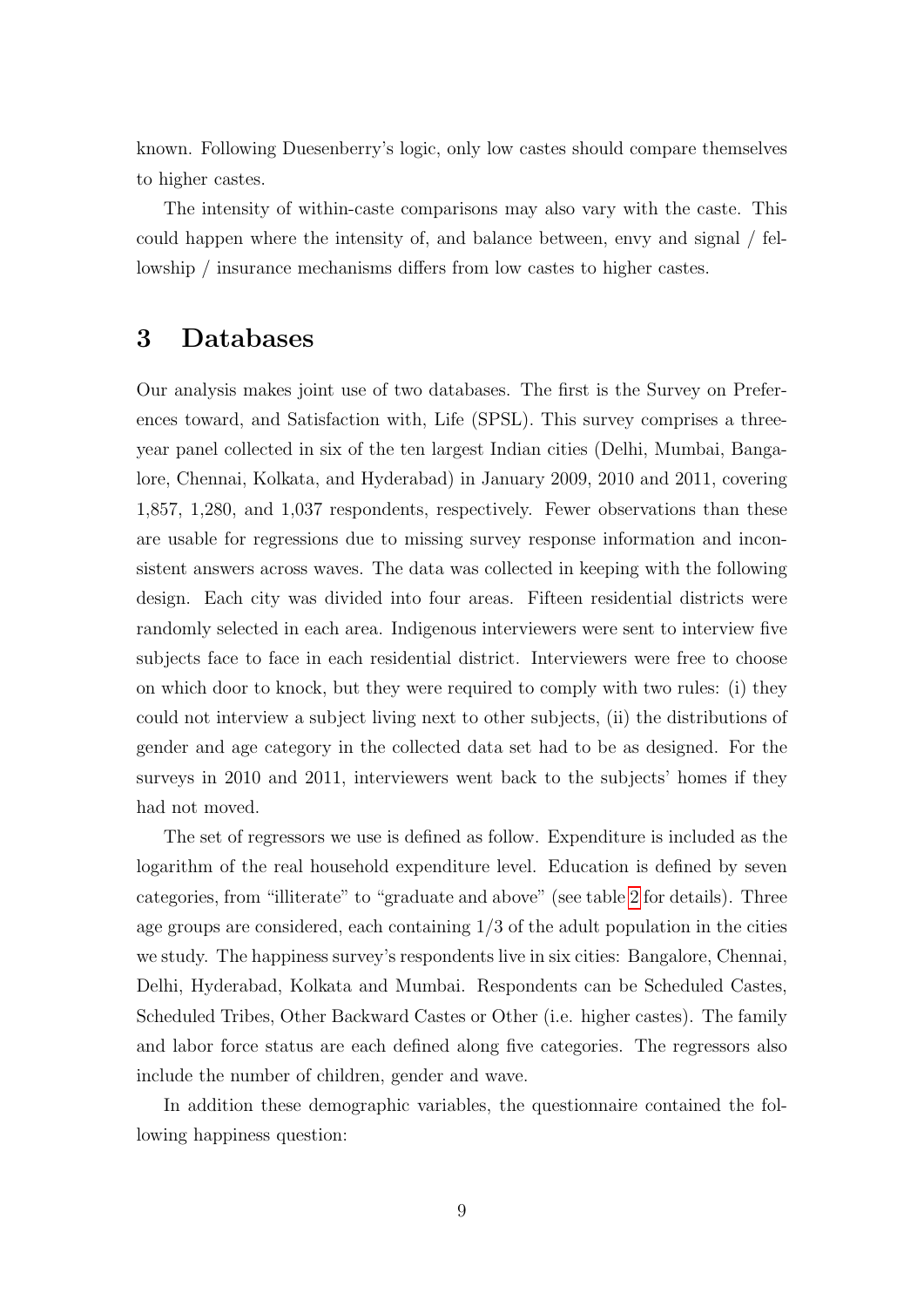Overall, how happy would you say you are currently? Using a scale from  $0 - 10$  where 10 is very happy and 0 is very unhappy. How would you rate you current level of happiness?

The caste information in the SPSL calls for caution for two reasons. First, the first wave did not collect any information on caste. We thus have to extrapolate this information from the subsequent two waves of data. This should be fine since caste membership is exogenously assigned at birth. Second, a sizable part of the SPSL sample changed caste between the second wave (January 2010) and the third wave (January 2011). Specifically, 38% of observations concern those respondents who changed their caste in the course of the survey. We call these respondents "movers". These changes are surprising, as they do not occur for other variables such as education or gender. We hypothesize these changes to be due to the announcement (May 2010) of the first Caste Census since 1931. Low caste members indeed suffer from a strong stigma. Yet, at the same time, they benefit from extensive affirmative action programs (mostly quotas in administration and education). For that reason, people may be willing to manipulate their caste identity (from low caste to a higher caste or vice versa), especially when the government is known to be collecting this information. Some respondents may have confused the SPSL with this Caste Census, consequently deciding to adjust their caste identity.[12](#page-0-0)

For that reason, in the following analyses we define respondents' castes as they were given in the wave prior to the announcement of the Caste Census (i.e. the second wave). For the regression analyses, as a robustness check, we tried regression where we dropped all the respondents who changed caste in the course of the survey. We obtained the same results as with the whole sample, which suggests that movers do not raise sample selection problems (see section [4.3\)](#page-17-0).

When using the above-mentioned happiness equation, we need proxy variables for others' expenditure levels. This calls for the second data set, which has a greater number of observations: given the small sample size of the SPSL, it is not a good idea to compute reference expenditure levels within the data set for the range of cells defined by individual characteristics. Thus we need the second database. We make use of the "Employment and Unemployment Survey" by the National Sample Survey Office, which is a part larger, socially representative survey program called the National Sample Survey (NSS). The last two waves of this survey were collected

 $12A$  small body of literature exists on the manipulation of caste identity to obtain caste advantages. See [Cassan](#page-20-8) [\(2012\)](#page-20-8).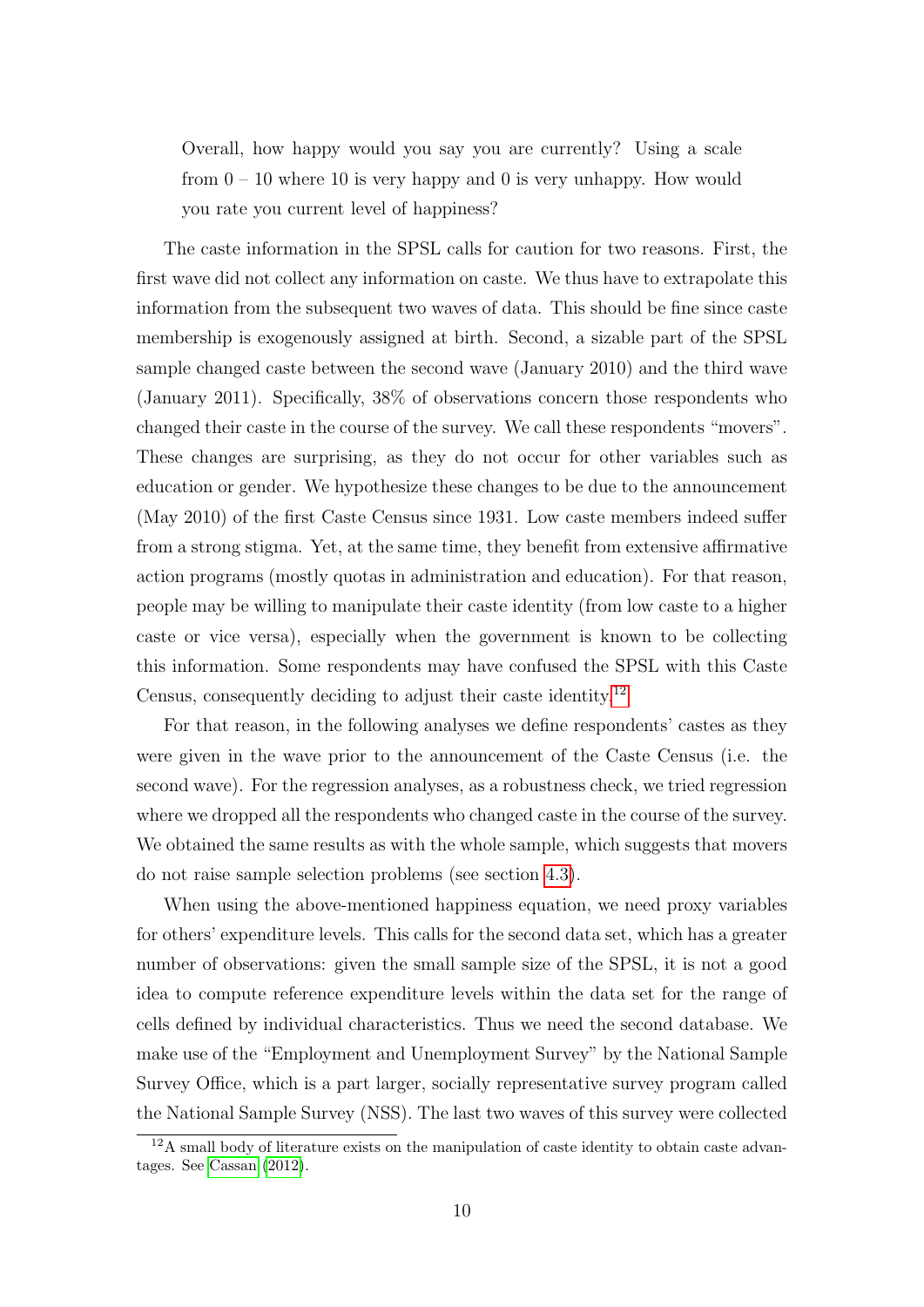from July 2007 to June 2008, and from July 2009 to June 2010 respectively (with respective sample sizes of about 750,000 and 460,000). See [Imbert and Papp](#page-21-8) [\(2013\)](#page-21-8) for more survey details.

When interviewing a household, the NSS measures average monthly household expenditure for the previous year. We thus match the January 2008 – June 2008, July 2009 – December 2009, and January 2010 – June 2010 monthly household expenditure information from the NSS with the 2009, 2010, and 2011 waves of the SPSL respectively. In the six cities we study, the sample sizes of these NSS subsets are 9,712, 6,731 and 6,561 respectively. All our computations use the weights provided in the NSS. The average number of NSS observations used to compute the median household expenditure level in each reference group for each year can be found under each regression table. When performing the main regression described in the previous sub-section, this number is 32 for the within-caste comparison variable and 26 for the between-caste variable.

Table 1: Descriptive statistics, NSS & SPSL

<span id="page-10-0"></span>

|                                            | <b>NSS</b> | ${\rm SPSL}$ |
|--------------------------------------------|------------|--------------|
| Caste $(\%)$                               |            |              |
| Other Backward Castes                      | 30.06      | 26.39        |
| Scheduled Castes                           | 13.66      | 15.09        |
| Scheduled Tribes                           | 1.26       | 8.33         |
| Neo-Buddhists                              |            | 1.42         |
| General Population                         | 55.02      | 48.77        |
| Education $(\%)$                           |            |              |
| Illiterate                                 | 12.80      | 12.84        |
| Literate, formal schooling $<$ 4 years     | 4.71       | 1.34         |
| Primary                                    | 9.73       | 6.80         |
| Middle/upper primary                       | 14.73      | 24.07        |
| Secondary/higher secondary                 | 31.44      | 31.24        |
| College, but not graduate                  | 1.74       | 5.91         |
| Graduate and $+$                           | 24.86      | 17.81        |
| Median age                                 | 35         | 44           |
| Median household expenditures (real, 2005) | 5803       | 6083         |

Table [1](#page-10-0) compares the SPSL and the NSS samples with respect to the main population characteristics we are interested in.[13](#page-0-0) The median level of household

<sup>&</sup>lt;sup>13</sup>We restrict the NSS sample to individuals matching the SPSL restrictions: only people over 20, living in one of the six cities studied in the SPSL. For the sake of simplicity, we compare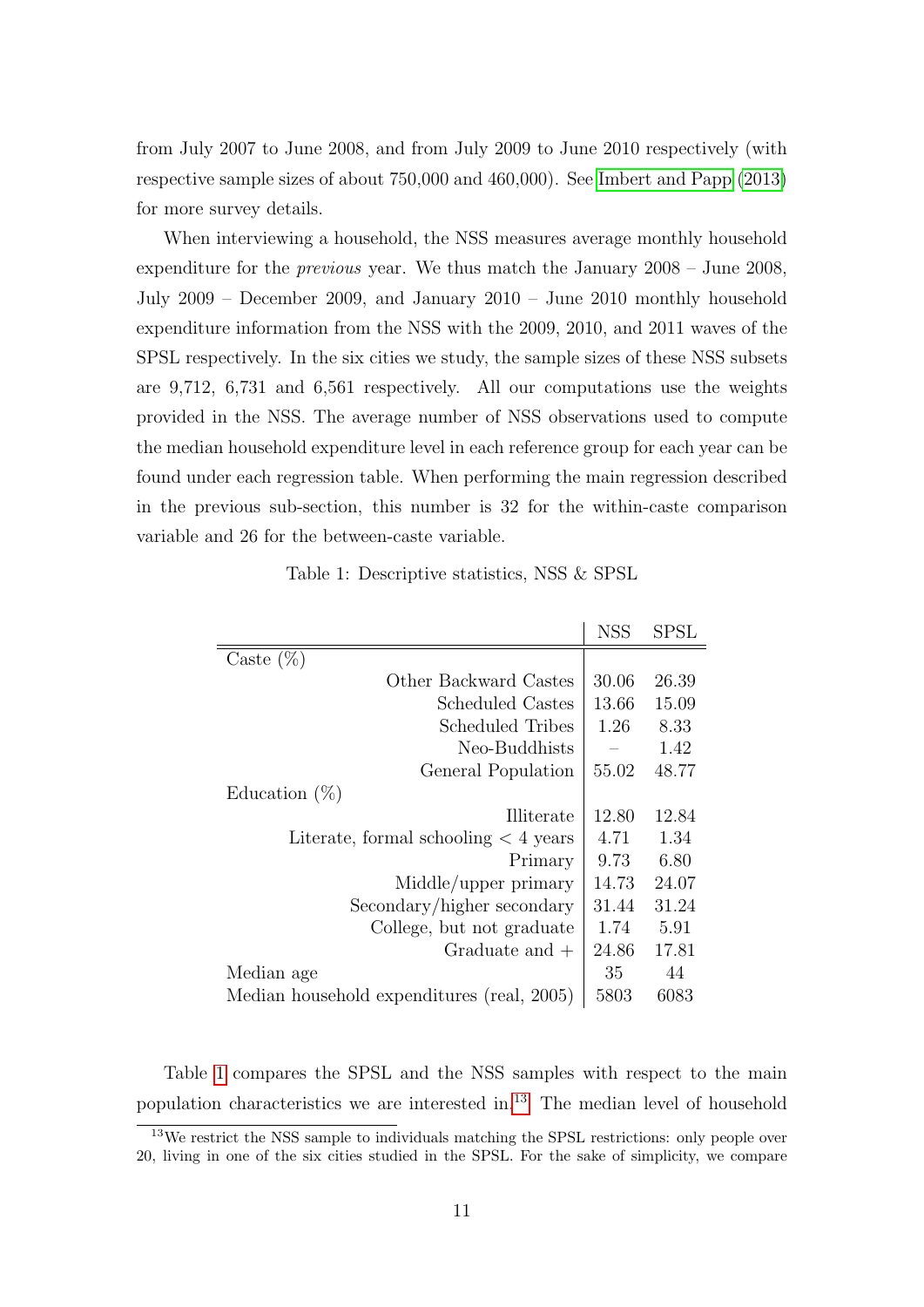expenditure is fairly similar in both samples. The caste distribution in the SPSL appears to be partly imbalanced, with the share of Scheduled Tribes giving cause for concern: they represent 8.33% of the SPSL, and 1.26% of the NSS. The distribution of education is not equal across the two samples, but there is no clear shift in general education between them. The sample from the SPSL also appears to be significantly older.

Perfect representativeness of the sample answering the happiness question is not necessary to recover the parameters from the utility function. The sample used should, however, resemble the general population enough to avoid getting a result fallaciously driven by an over-represented sub-population. Hence the concern about the Scheduled Tribes, who are clearly over-represented in our sample. For that reason, we test the robustness of our result to the exclusion of these respondents, and we are happy to report that the results obtained in this paper are robust to this exclusion.

## 4 Empirical Results

In the followings, we estimate the happiness equation (1). We first display the results obtained when no reference expenditure term is included in the regression, and then assess the importance of comparisons in India. Our main analyses use pooled cross-sections OLS. When comparison variables are used, the standard errors are clustered at the respondent's peer group level. We then add individual-specific fixed-effects to exploit the panel structure of the data set, and check the consistency of the results. The fixed-effect and pooled-OLS regressions actually generate very similar results, in terms of both sign and significance. However, due to the small sample size of our SPSL dataset, we prefer the results for pooled OLS since adding fixed-effects into the regressions attenuates the variance in the data, and thus increases the variance in the estimated coefficients, which in turn artificially inflates some coefficients. See [Luttmer](#page-22-8) [\(2005\)](#page-22-8) for potential problems in fixed-effects regressions of happiness equations.

the SPSL with the last wave of the NSS. In the SPSL, the sampling procedure is designed to be random at city level. The number of individuals drawn from each city is, however, the same by design. To ensure comparability with the NSS, we thus weight each observation according to the share of its city among the six cities in which respondents live.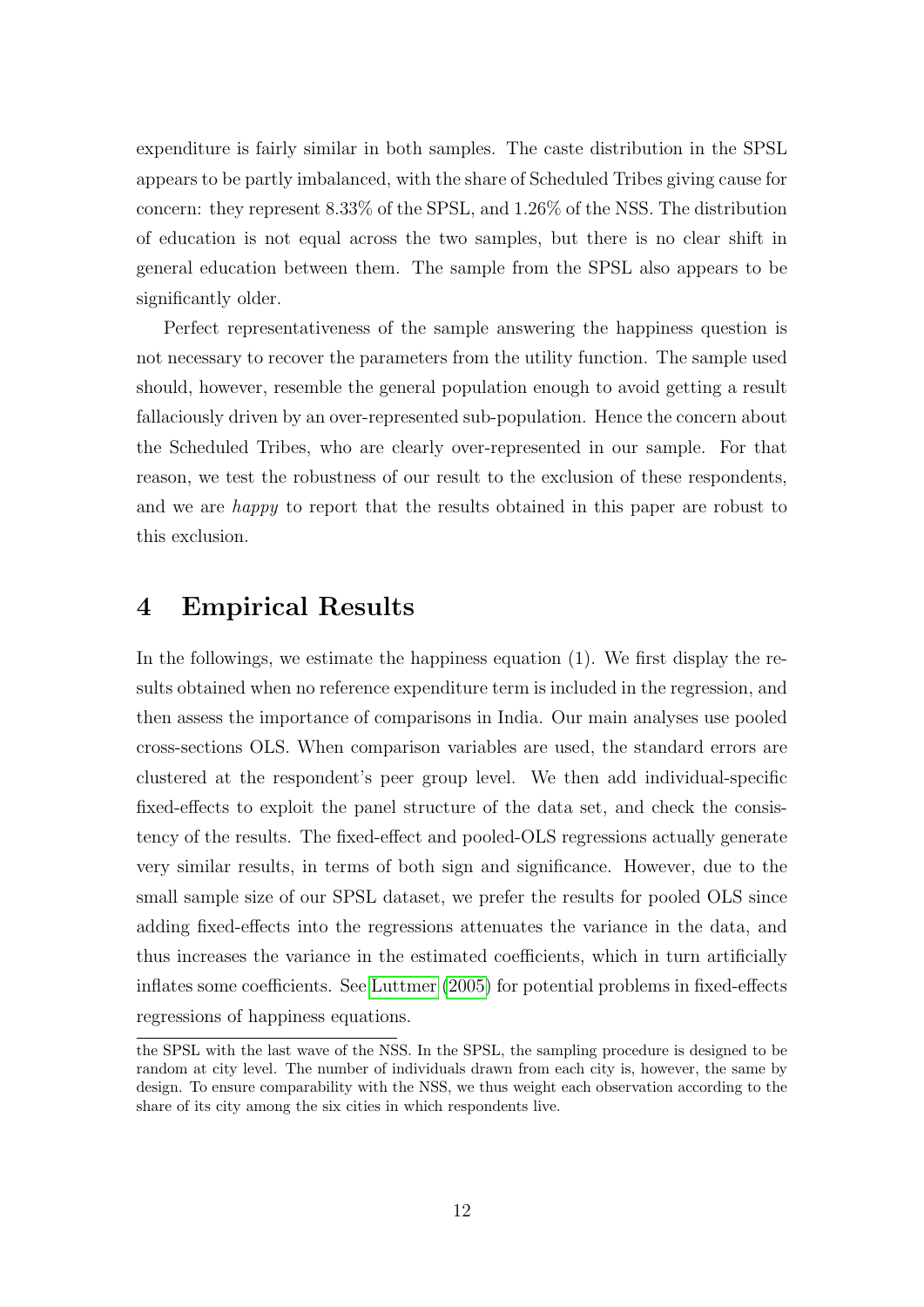#### 4.1 Baseline happiness regression

Before we start investigating the effect of caste comparisons, we provide the results obtained from a simple happiness regression without including a reference expenditure variable. As results of happiness regressions in India have been scarce, we first describe the impact of the set of regressors usually included in happiness equations. We then test our presumption that the caste system affects the sense of well-being in India, even after we control for the effects on happiness from income levels and educational attainments that are largely determined by caste classes. This is done by studying the influence of caste belonging in this happiness regression, in line with the work of [Linssen et al.](#page-22-0) [\(2011\)](#page-22-0). Table [2](#page-13-0) shows the coefficients we obtain both in pooled cross-section OLS and fixed-effect OLS. Because individual fixedeffects absorb the impact of time-invariants, we focus here on describing the first regression's coefficients.

As we expected, our baseline regression confirmed that log real household expenditure has a positive and very significant impact. Education improves well-being monotonically and significantly. Other things being equal (household expenditure included), any labor status appears to be better than working, except being a "housewife or househusband" (97.6% of people belonging to this category are actually women). The difficult working conditions in developing countries certainly drive much of this result. "Not working" increases well-being as compared to the situation where the respondent has a job. This result can be understood by noticing first that this category consists of 70% of women. It is quite likely that most of these respondents are women at the head of the household, with another woman doing the housekeeping tasks (daughter, daughter-in-law, etc). Consequently, they do not consider themselves as being housewives, and declare themselves to be unoccupied instead.

Having between one and three children does not affect happiness, as compared to having no children. Having more than three children, however, significantly decreases happiness. This pattern is pretty similar to the pattern observed in developed countries (see for instance [Clark and Oswald](#page-21-9) [\(1994\)](#page-21-9)). The rest of the family status variables surprisingly do not seem to have any significant impact. Age and gender also appear to have no significant impact. On the contrary, both the place of residence and the year have strong effects on well-being.

Now we move to our featured variable of caste. Not surprisingly, belonging to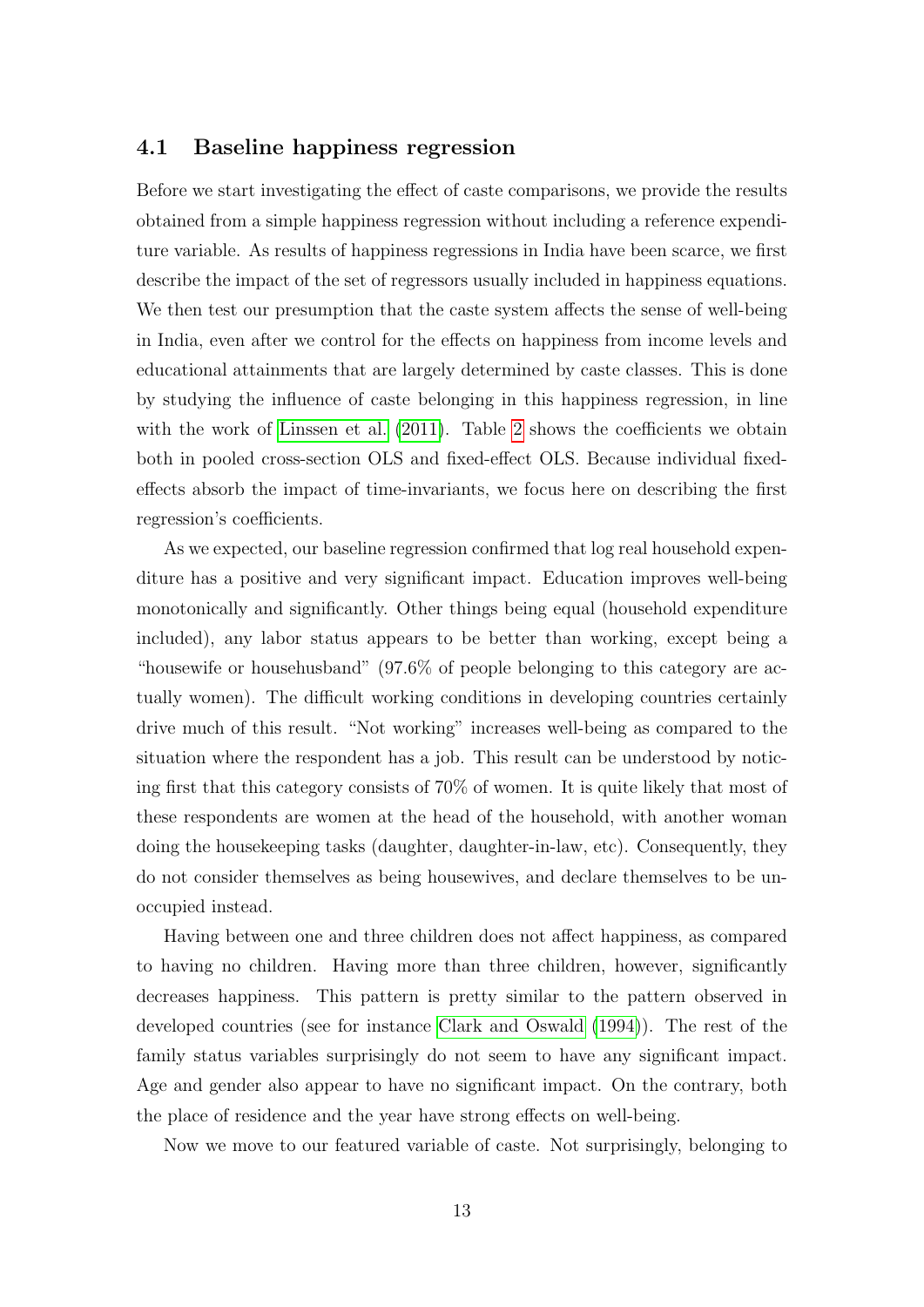|                                                  | Pooled OLS   |           | Fixed-effect OLS         |       |
|--------------------------------------------------|--------------|-----------|--------------------------|-------|
| log(Household expenditure)                       | $0.510^{**}$ | 0.067     | $0.343**$                | 0.102 |
| Education (omitted: illiterate)                  |              |           |                          |       |
| literate but schooling $<$ 4 years               | 0.337        | 0.275     | $-0.604$                 | 1.172 |
| primary                                          | 0.060        | $0.152\,$ | $-1.137$                 | 2.013 |
| middle/upper primary                             | $0.308**$    | 0.115     | $-0.605$                 | 1.088 |
| secondary/Higher secondary                       | $0.416**$    | 0.115     | $-0.620$                 | 1.192 |
| college, not graduate                            | $0.449**$    | 0.165     | 0.329                    | 1.799 |
| $gradutate +$                                    | $0.662**$    | 0.131     | $-0.570$                 | 1.424 |
| Labor force status (omitted: employed)           |              |           |                          |       |
| not working (excl. housewife/husband)            | $0.533**$    | 0.160     | $0.634**$                | 0.233 |
| housewife/husband                                | 0.069        | 0.104     | 0.245                    | 0.165 |
| retired                                          | $0.383**$    | 0.127     | $0.538**$                | 0.206 |
| student                                          | 0.300        | 0.183     | $0.570*$                 | 0.269 |
| $\#$ of children category (omitted: no children) |              |           |                          |       |
| $1-3$                                            | $-0.059$     | 0.117     | 0.051                    | 0.208 |
| $>$ 3                                            | $-0.294+$    | 0.150     | 0.014                    | 0.322 |
| Family status (omitted: Married without parents) |              |           |                          |       |
| Single without parents                           | $-0.379$     | 0.285     | 0.036                    | 0.443 |
| Single with parents                              | 0.106        | 0.178     | $-0.032$                 | 0.256 |
| Married with parents                             | $-0.079$     | 0.081     | $-0.306*$                | 0.136 |
| Other                                            | $-0.122$     | 0.092     | $-0.157$                 | 0.136 |
| Age category (omitted: 20-27)                    |              |           |                          |       |
| 28-41                                            | $-0.076$     | 0.118     | 0.481                    | 0.413 |
| $42+$                                            | $-0.153$     | 0.119     | 0.419                    | 0.503 |
| Gender (omitted: male)                           |              |           |                          |       |
| female                                           | 0.017        | 0.097     | $\overline{\phantom{0}}$ |       |
| City (omitted: Delhi)                            |              |           |                          |       |
| Mumbai                                           | $0.506**$    | 0.113     | $\overline{\phantom{0}}$ |       |
| Bengaluru                                        | $-0.739**$   | 0.144     | $\overline{\phantom{0}}$ |       |
| Chennai                                          | 0.165        | 0.116     |                          |       |
| Kolkata                                          | $-0.799**$   | 0.110     | $\overline{\phantom{0}}$ |       |
| Hyderabad                                        | 0.108        | 0.110     | $\overline{\phantom{0}}$ |       |
| Wave (omitted: 2009)                             |              |           |                          |       |
| 2010                                             | $0.362**$    | 0.075     | $0.266**$                | 0.085 |
| 2011                                             | $0.700**$    | 0.077     | $0.601**$                | 0.092 |
| Other Backward Castes                            | $-0.270**$   | 0.089     | $\overline{\phantom{0}}$ |       |
| <b>Scheduled Castes</b>                          | $-0.030$     | 0.098     | $\overline{\phantom{0}}$ |       |
| <b>Scheduled Tribes</b>                          | $-0.134$     | 0.133     |                          |       |
| Neo-Buddhists                                    | 0.101        | 0.278     |                          |       |
| intercept                                        | $2.342**$    | 0.604     | $3.846**$                | 1.344 |
| Num. Obs.                                        | 2926         |           | 3361                     |       |
| R-squared                                        | 0.1672       |           | 0.0420                   |       |
|                                                  |              |           |                          |       |

<span id="page-13-0"></span>Table 2: Pooled and Fixed-effect regressions on happiness, no comparison variable

 $+$  p<0.10, \* p<0.05, \*\* p<0.01

Standard errors in the right columns.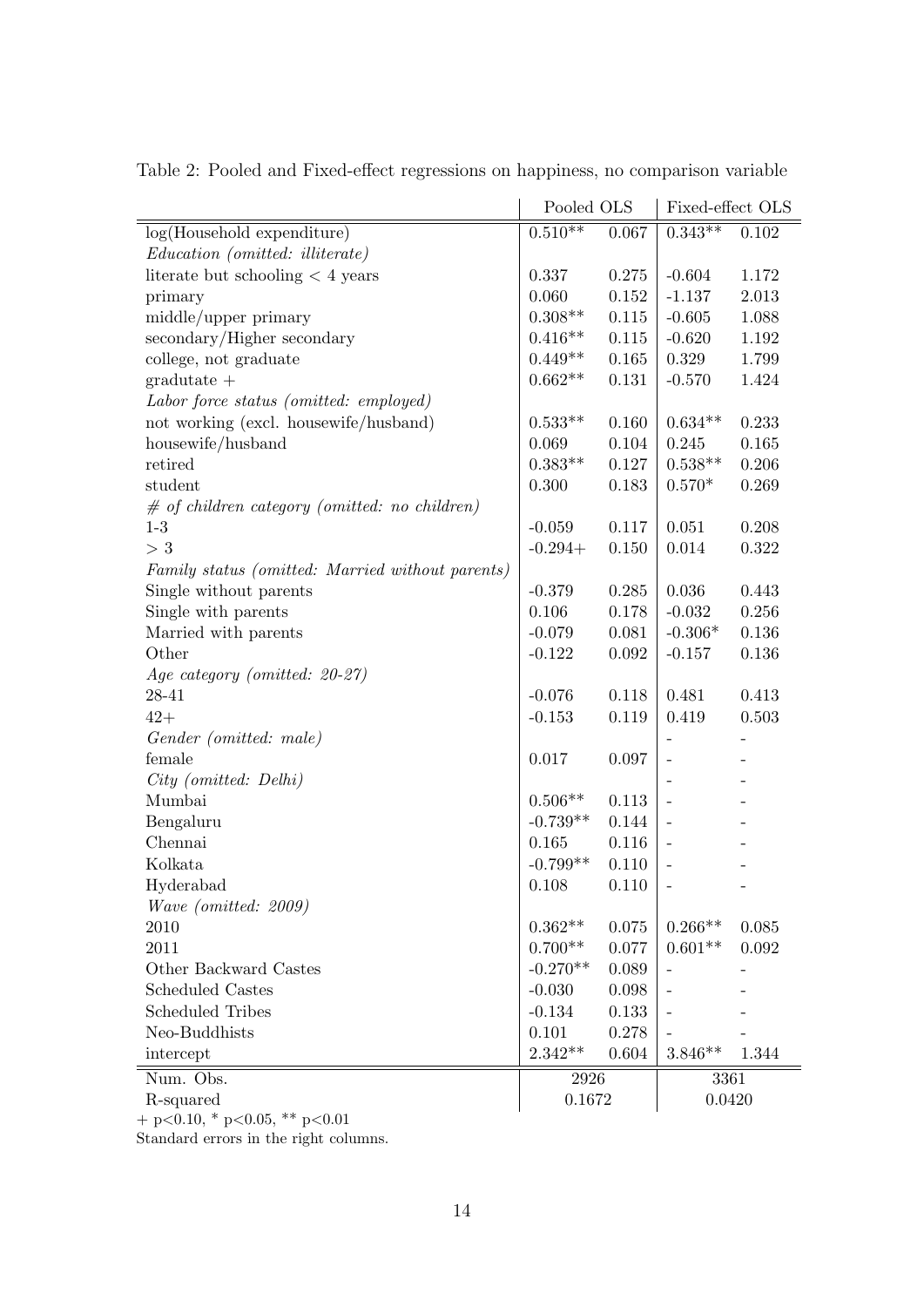one of the Other Backward Castes instead of belonging to a higher caste (omitted category) decreases happiness. However, being neither from a Scheduled Caste nor a Scheduled Tribe has a significant negative impact. In other words, once we control for the variables affected by caste membership, caste does not appear to affect wellbeing as much as might have been expected. This result is quite puzzling but is pretty similar to what [Linssen et al.](#page-22-0) [\(2011\)](#page-22-0) obtain. They find that belonging to a Scheduled Caste/Tribe or to an Other Backward Caste has no significant impact on well-being, as compared to belonging to a higher caste. As mentioned in section [2.2,](#page-4-0) [Linssen et al.](#page-22-0) attributed the weak effect of caste on happiness to the rural nature of their sample, where caste may be expected to have a limited impact on people's life outcomes.

Unlike the case of [Linssen et al.,](#page-22-0) our data set was collected in Indian urban cities so that their rationale will not apply. In the next section we show that caste system indeed seriously affects happiness in India in the form of caste comparisons.

#### <span id="page-14-0"></span>4.2 Empirical evidence on comparisons in India

Our analysis of relative matters in Indian goes through a few variations on the definition of the reference expenditure variable. In keeping with the literature, we first include only one reference expenditure variable in the happiness equation, by considering the reference group to be "similar others" [\(Clark and Oswald 1996\)](#page-21-10) irrespective of the respondents' castes. We consider the cell defined by age bracket, level of education and location, which is the same as [Ferrer-i-Carbonell'](#page-21-11)s [\(2005\)](#page-21-11) definition of the reference group. The reference variable we include into the regression,  $log(y_{general_{it}})$ , is thus defined as the logarithm of the median real household expenditure level for those who share is level of education, age, and location during year t. This first stage analysis is called "general comparison" because we do not cluster the reference group by caste.

We then add caste information, bringing  $log(y_{\text{castet}})$  and  $log(y_{\text{rival}_{it}})$  into the regression instead of  $log(y_{general_{it}})$ . Here, again, we focus on how individuals compare themselves to people similar to them, both in their own caste and in rival castes. The variable  $ln(y_{\text{case}_{it}})$   $(log(y_{\text{view}}_{it}))$  is thus defined as the logarithm of the median real household expenditure level for those in  $i$ 's caste (rival castes) who share  $i$ 's level of education, age, and location during year  $t$ . In constructing these reference expenditure variables, we consider median household expenditure at year t rather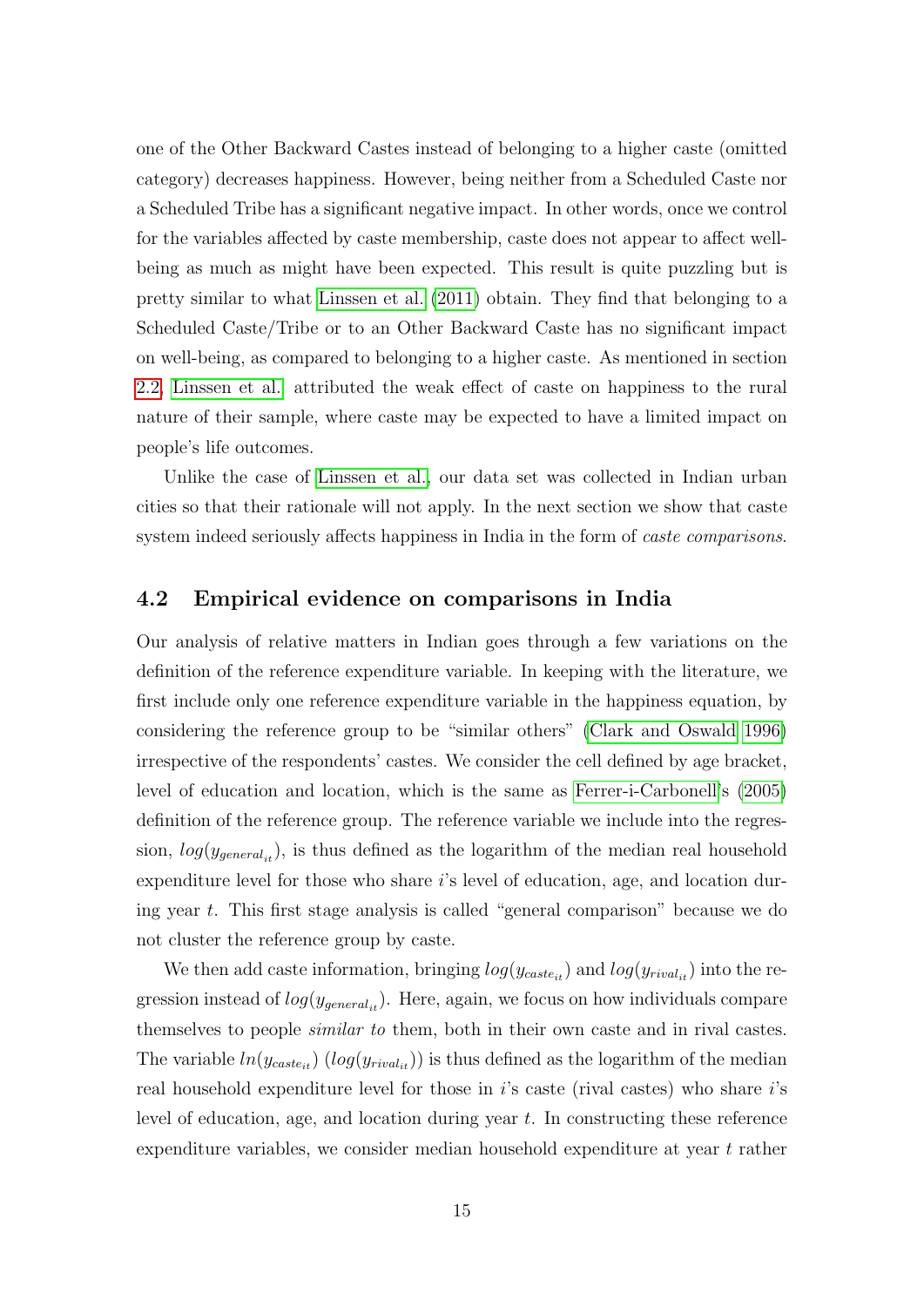than the average. The median is used because it is less sensitive to outliers. See [Clark et al.](#page-20-9) [\(2009\)](#page-20-9) on this point.

In a last stage, we run the same regression separately on low and higher castes to check whether low and higher castes differ in the way they compare themselves to one another.

Table [3](#page-15-0) displays our main results. As mentioned above, we first consider the general setting in which the reference group is defined irrespective of the respondents' castes, by taking [Ferrer-i-Carbonell'](#page-21-11)s [\(2005\)](#page-21-11) definition of the reference group. This regression gives us a general idea of the impact of comparisons in India. The average number of observations used to calculate reference expenditure is 63.

|                                                          | General                  | Within & Between | Low castes | Higher castes |
|----------------------------------------------------------|--------------------------|------------------|------------|---------------|
|                                                          | comparisons              | comparisons      | only       | only          |
| $log(Household$ expenditure)                             | $0.517***$               | $0.549**$        | $0.554***$ | $0.516***$    |
|                                                          | (0.077)                  | (0.083)          | (0.118)    | (0.111)       |
| log(General ref. expenditure)                            | $-0.644**$               |                  |            |               |
|                                                          | (0.216)                  |                  |            |               |
| $log(Within\text{-}case\text{ ref.}\text{ expenditure})$ | ٠                        | $-0.150+$        | $-0.030$   | $-0.877**$    |
|                                                          | ۰                        | (0.080)          | (0.086)    | (0.228)       |
| $log(Between-case.$ expenditure)                         | $\overline{\phantom{a}}$ | $-0.608**$       | $-0.761**$ | $-0.168$      |
|                                                          |                          | (0.161)          | (0.191)    | (0.285)       |
| Num. Obs.                                                | 2908                     | 2590             | 1288       | 1302          |
| R-Squared                                                | 0.1728                   | 0.1796           | 0.2213     | 0.2105        |

<span id="page-15-0"></span>Table 3: OLS regression on happiness, pooled cross-sections, main results

 $+$  p<0.10, \* p<0.05, \*\* p<0.01

Cluster-robust standard errors in parenthesis – sample clustered by (age category  $\times$  education  $\times$ city  $\times$  caste). Other controls: education, labor force status, number of children, family status, age category, gender, city, caste, wave. Average number of observations used to compute the reference expenditure variables in each cell for each year: first column, 63; second column, 32 and 26; third column, 15 and 32; fourth column, 50 and 20.

The first column of Table [3](#page-15-0) suggests that others' expenditure reduces happiness sharply, with a statistical significance of 1%. This result is consistent with findings in China [\(Knight and Gunatilaka](#page-22-9) [\(2011\)](#page-22-9)), for instance, but contrasts with observations in former communist countries during the transition period [\(Senik](#page-22-1) [2004,](#page-22-1) [2008\)](#page-22-2). [14](#page-0-0) Remarkably, comparisons appear to affect well-being to the same extent as own household expenditure does. While we do not show the results for space constraints, we find that this comparison phenomenon is mostly driven by

<sup>14</sup>See [Clark and Senik](#page-21-7) [\(2011\)](#page-21-7) for a general review of the importance of relative feelings of disadvantage in developing countries.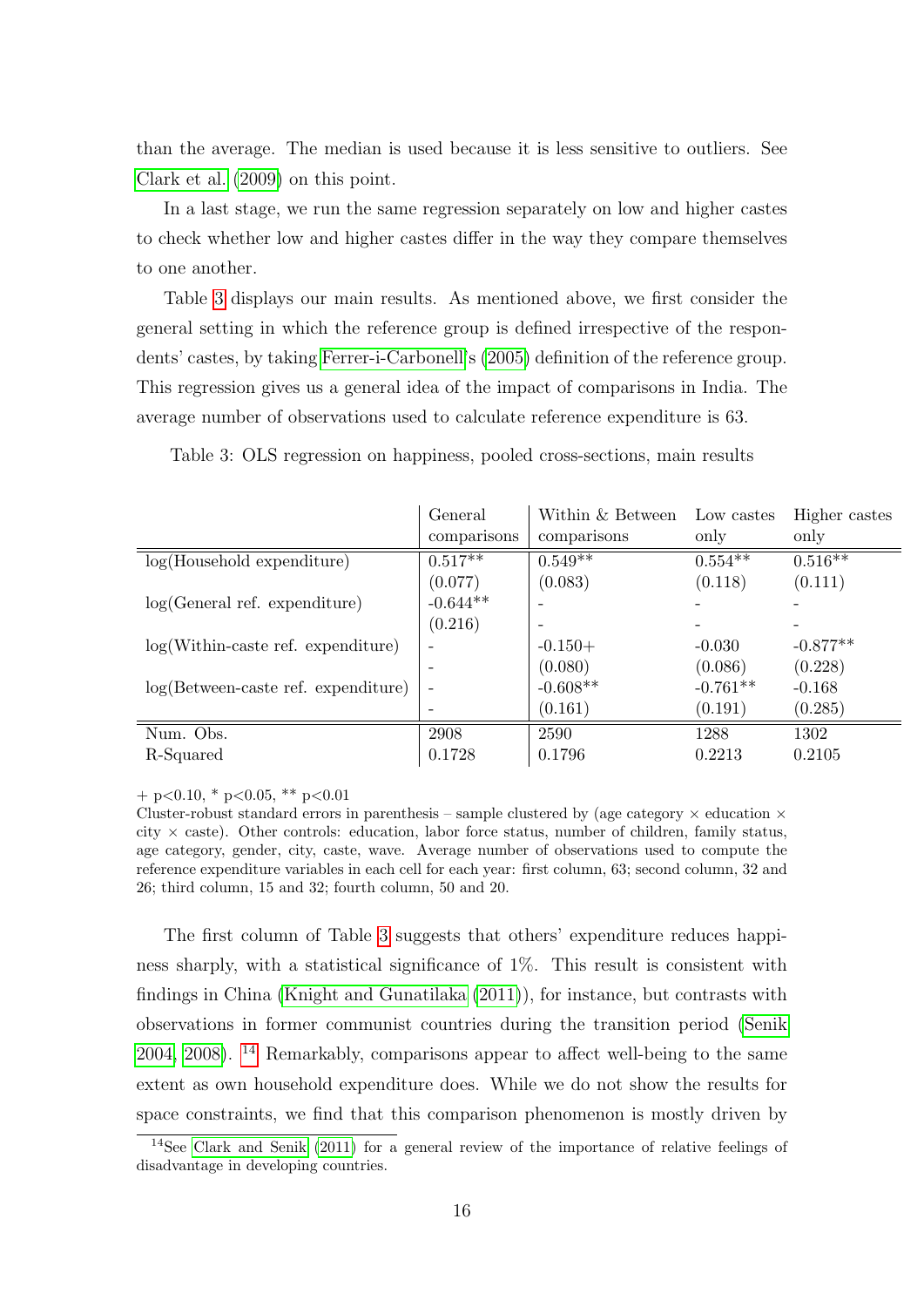high-castes, and the negative comparison feeling amongst low castes seems only marginally significant.

We now move to our preferred specifications where caste information is used to construct proxy variables for reference expenditures. The second column factors in the comparison effects whereby respondents may compare themselves differently to people from their own caste than to people from rival castes. We consequently split the reference group into two, replacing  $log(y_{general_{it}})$  with our above-defined within-caste and between-castes comparison variables  $log(y_{\text{case}_{it}})$  and  $log(y_{\text{rival}_{it}})$ .

As described in section 2.[3,](#page-6-0) comparisons with similar others within the caste could be expected to have a null or maybe positive impact. Given that India is a rapidly changing country, we could expect Indians to take others' expenditure to predict their own future consumption. The "informational effect" could thus be strong enough to offset envy. Similarly, caste defines identity so strongly that we could expect close caste fellowship feelings, which could again override within-caste jealousy. We, however, found that comparisons with similar others within the caste appear to affect well-being negatively  $(\hat{\beta}_c < 0)$ . Envy hence appears to be stronger than fellowship feelings and informational effects. The fact that the coefficient is significant at 10-% tends to mitigate this conclusion, but we will see below that within-caste comparisons do actually matter for half the caste hierarchy.

The rival castes' economic successes also appear to enter negatively into the well-being function. Between-caste comparisons indeed have a large, negative, 1% significant impact on well-being  $(\hat{\beta}_r < 0)$ .

Between-castes comparisons appears to reduce well-being remarkably more than within-caste comparisons (the difference between the two coefficients is significant at a 5% level in a two-sided test). This result evokes [Carlsson et al.'](#page-20-5)s finding: the authors find own caste's income to affect well-being less than the average income level in the rest of the society (including rival castes).

Between-caste comparisons even appear to affect well-being as much as own expenditure, in absolute value. This sheds light on very strong relative concerns about rival castes, obviously exacerbated by the tensions structuring the Indian caste system. This finding contrasts with the case of South Africa, where comparisons between black and white seem to increase well-being, and with the case of China, where the same is found for comparisons between migrants and nonmigrants. In both these cases, the signal effect appears to be stronger than envy. In India, castes are also very complementary, which makes it plausible for rival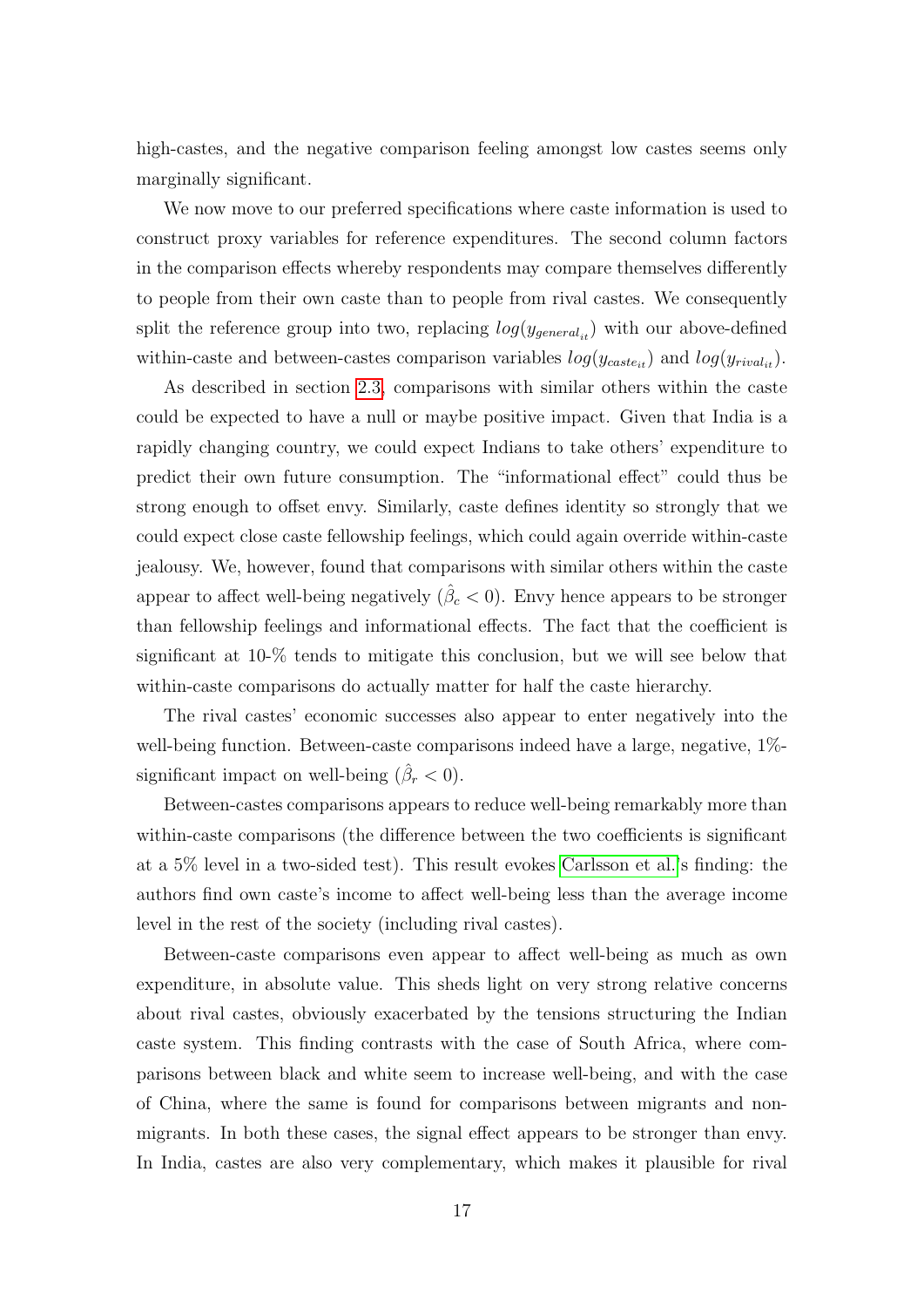|                                                          | General<br>comparisons | Within & Between<br>comparisons | Low castes<br>only | Higher castes<br>only |
|----------------------------------------------------------|------------------------|---------------------------------|--------------------|-----------------------|
| $log(Household$ expenditure)                             | $0.647**$              | $0.682**$                       | $0.654**$          | $0.591**$             |
|                                                          | (0.102)                | (0.107)                         | (0.185)            | (0.133)               |
| log(General ref. expenditure)                            | $-0.684*$              |                                 |                    |                       |
|                                                          | (0.292)                |                                 |                    |                       |
| $log(Within\text{-}case\text{ ref.}\text{ expenditure})$ |                        | $-0.258$                        | $-0.210$           | $-0.639*$             |
|                                                          |                        | (0.220)                         | (0.221)            | (0.318)               |
| $log(Between-case.$ expenditure)                         |                        | $-0.816**$                      | $-1.191**$         | $-0.420$              |
|                                                          |                        | (0.222)                         | (0.264)            | (0.283)               |
| Num. Obs.                                                | 1240                   | 1151                            | 398                | 753                   |
| R-Squared                                                | 0.2304                 | 0.2535                          | 0.3682             | 0.2603                |

<span id="page-17-1"></span>Table 4: OLS regression on happiness, pooled cross-sections, non-movers only

 $+$  p<0.10, \* p<0.05, \*\* p<0.01

Cluster-robust standard errors in parenthesis – sample clustered by (age category  $\times$  education  $\times$ city  $\times$  caste). Other controls: education, labor force status, number of children, family status, age category, gender, city, caste, wave. Average number of observations used to compute the reference expenditure variables in each cell for each year: first column, 58; second column, 41 and 15; third column, 22 and 18; fourth column, 52 and 14.

castes' expenditure to act as a strong signal. However, tensions between high and low castes are so strong that envy widely overwhelms this signal effect.

The third and fourth columns of Table [3](#page-15-0) present the analysis for low castes and then for higher castes. We find that the relative utility function differs drastically depending on one's position in the caste hierarchy. First, whereas an increase in own caste's expenditure decreases well-being for higher caste members (1% significance), low-caste members are found to be unaffected by such a change. Within-group economic competition is thus likely to matter more at the top of the caste hierarchy. At the same time, higher castes do not seem to pay so much attention to the economic situation of low castes (small insignificant impact). Strikingly, however, low-caste Indians are strongly, and negatively affected by the economic successes and failures of higher-caste Indians. This result tends to bear out Duesenberry's view that individuals are mostly upward-looking when comparing themselves to others.

### <span id="page-17-0"></span>4.3 Robustness Checks

The validity of the previous results is tested along two main lines. Given that some respondents changed their castes in the course of the survey (see section [3\)](#page-8-0), we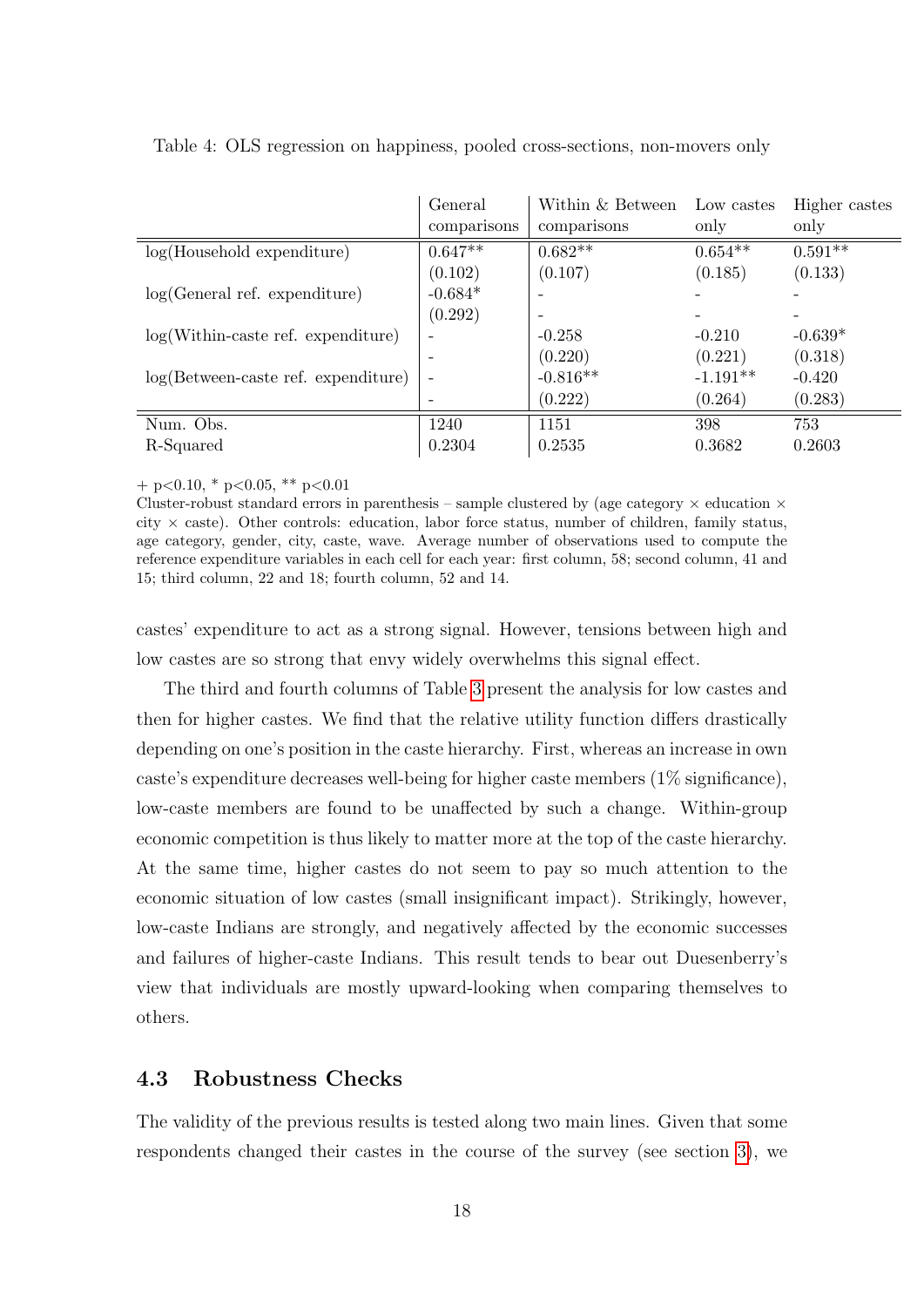|                                                          | General<br>comparisons | Within & Between<br>comparisons | Low castes<br>only | Higher castes<br>only |
|----------------------------------------------------------|------------------------|---------------------------------|--------------------|-----------------------|
| $log(Household$ expenditure)                             | $0.383**$              | $0.412**$                       | $0.357*$           | $0.468***$            |
|                                                          | (0.102)                | (0.110)                         | (0.156)            | (0.152)               |
| log(General ref. expenditure)                            | $-0.987**$             |                                 |                    |                       |
|                                                          | (0.191)                |                                 |                    |                       |
| $log(Within\text{-}case\text{ ref.}\text{ expenditure})$ |                        | $-0.329*$                       | $-0.224$           | $-1.296**$            |
|                                                          |                        | (0.133)                         | (0.149)            | (0.261)               |
| $log(Between-case set.$ expenditure)                     |                        | $-0.918**$                      | $-1.268**$         | $-0.336$              |
|                                                          |                        | (0.149)                         | (0.200)            | (0.238)               |
| Num. Obs.                                                | 3340                   | 2590                            | 1288               | 1302                  |
| R-Squared                                                | 0.0567                 | 0.0697                          | 0.2087             | 0.0660                |

<span id="page-18-0"></span>

| Table 5: OLS regression on happiness, with individual fixed-effects |  |  |  |  |  |  |  |  |  |  |  |  |
|---------------------------------------------------------------------|--|--|--|--|--|--|--|--|--|--|--|--|
|---------------------------------------------------------------------|--|--|--|--|--|--|--|--|--|--|--|--|

 $+$  p<0.10, \* p<0.05, \*\* p<0.01

Cluster-robust standard errors in parenthesis – sample clustered by (age category  $\times$  education  $\times$ city  $\times$  caste). Other controls: education, labor force status, number of children, family status, age category, gender, city, caste, wave. Average number of observations used to compute the reference expenditure variables in each cell for each year: first column, 66; second column, 32 and 26; third column, 15 and 32; fourth column, 50 and 20.

have to check that they are not driving the results. We also check whether the results hold when adding individual fixed-effects to the regression.

Non-movers are respondents for which the reported caste has been collected more than once (i.e. who did not drop out during the course of the survey) and who did not change their caste. Table [4](#page-17-1) displays the results obtained for this sub-sample. Despite the effect of the smaller sample size on both magnitudes and significance, these figures appear to be pretty similar to what we have found previously.

The results are also found to be robust to the inclusion of individual-specific intercepts. Because adding fixed-effects amounts to centering the variables at the individual level, and due to the sample's small size, the estimates are quite inflated. Table [5,](#page-18-0) however, shows both signs and significance to be consistent with the previous results. This stability strongly supports our previous conclusions.

Additionally, we test the results' robustness to the exclusion of the Scheduled Tribes, both in pooled-cross sections and with fixed-effects. As evoked in section [3,](#page-8-0) this category is oversampled. Running the analysis again without Scheduled Tribes does not change the results.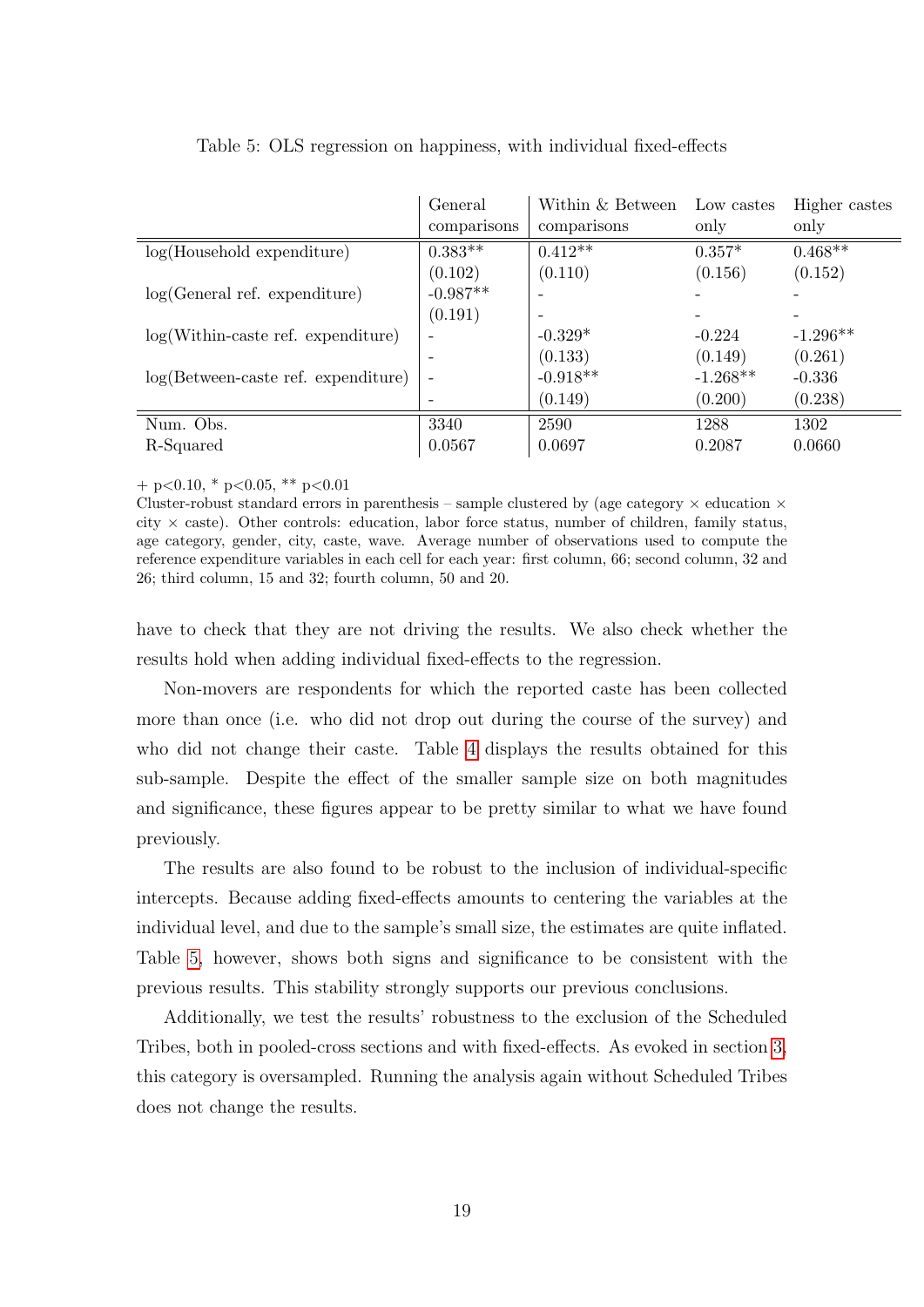### 5 Concluding Comments

The caste system is commonly thought to generate sharp inequalities in well-being. As a matter of fact, caste deeply influences well-being through socioeconomic variables, such as expenditure or education. However, previous research carried in rural areas has indicated no significant impact of caste ceteris paribus. Using a unique Indian panel data set, we find that this result also holds in urban India, even though the "Other Backward Castes" do seem to suffer from their status.

Our study however reveals that caste strongly impacts well-being through another channel. Individuals are often implicitly assumed to compare themselves to their peers. In the Indian context, however, this view is subject to caution. Strong tensions are known to exist between clearly dissociated social groups, the castes. Consequently, both between-caste comparisons and within-caste comparisons are likely to be of importance. We show that the caste system indeed influences the way Indians compare themselves to one another. Indians do not compare only compare to their caste fellows: they also compare to members of the other castes. These between-caste comparisons have an unexpectedly strong and negative impact on well-being. Our results actually contrast with previous research in South Africa and China. In these countries, between-group comparisons are found to increase happiness. In the case of India, existing tensions between rival castes are very likely to explain this difference: even though low and higher castes are complementary, these tensions are strong enough to lead envy to widely overwhelm the signal effect.

Besides, this comparison scheme is asymmetrical. Only low castes are affected by the economic successes of their rivals, whereas only high-caste Indians compete with their fellows. The fact that comparisons between rival castes are made by low-caste Indians bears out Duesenberry's view that individuals at the bottom of the hierarchy compare themselves to those at the top, but that the reverse does not hold. Another interesting result relates to the fact envy actually outweighs information. Unlike [Linssen et al.](#page-22-0) [\(2011\)](#page-22-0), who worked on Indian rural data, our data was collected in urban areas in India. While we expected signaling effects to pertain in such rapidly growing areas, it is interesting that we obtained otherwise. Eventually, we call for further happiness research in India, as the accumulated evidence in the country is still scarce and our analysis should be conducted again with different data sets.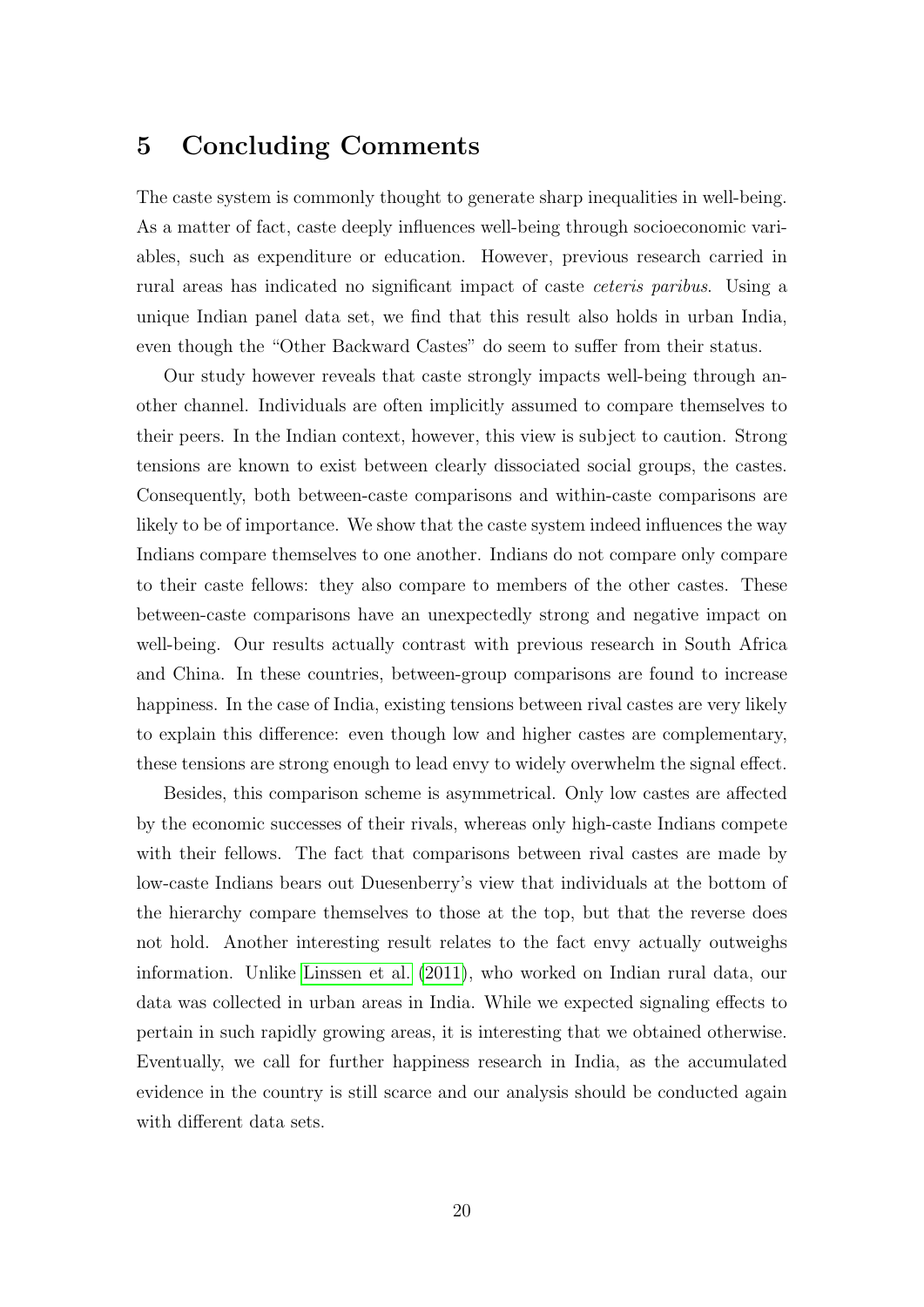### References

- <span id="page-20-6"></span>Akay, A., O. Bargain and K. F. Zimmermann, "Relative Concerns of Ruralto-Urban Migrants in China," Journal of Economic Behavior & Organization 81 (2012), 421–441.
- <span id="page-20-3"></span>Banerjee, A., M. Bertrand, S. Datta and S. Mullainathan, "Labor market discrimination in Delhi: Evidence from a field experiment," Journal of Comparative Economics 37 (March 2009), 14–27.
- <span id="page-20-2"></span>BANERJEE, B. AND J. B. KNIGHT, "Caste discrimination in the Indian urban labour market," Journal of Development Economics 17 (April 1985), 277–307.
- <span id="page-20-1"></span>Bayly, S., Caste, Society and Politics in India from the Eighteenth Century to the Modern Age, The New Cambridge History of India (Cambridge University Press, 2001).
- <span id="page-20-4"></span>BLOCH, F., V. RAO AND S. DESAI, "Wedding Celebrations as Conspicuous Consumption: Signaling Social Status in Rural India," Journal of Human Resources 39 (2004).
- <span id="page-20-7"></span>CARD, D., A. MAS, E. MORETTI AND E. SAEZ, "Inequality at Work: The Effect of Peer Salaries on Job Satisfaction," American Economic Review 102 (October 2012), 2981–3003.
- <span id="page-20-5"></span>Carlsson, F., G. Gupta and O. Johansson-Stenman, "Keeping up with the Vaishyas? Caste and relative standing in India," Oxford Economic Papers 61 (January 2009), 52–73.
- <span id="page-20-8"></span>Cassan, G., "Identity based policies and identity manipulation: evidence from Colonial Punjab," Working Papers 1214, University of Namur, Department of Economics, December 2012.
- <span id="page-20-0"></span>Clark, A. E., P. Frijters and M. A. Shields, "Relative Income, Happiness, and Utility: An Explanation for the Easterlin Paradox and Other Puzzles," Journal of Economic Literature 46 (March 2008), 95–144.
- <span id="page-20-9"></span>CLARK, A. E., N. KRISTENSEN AND N. WESTERGÄRD-NIELSEN, "Economic Satisfaction and Income Rank in Small Neighbourhoods," Journal of the European Economic Association 7 (04-05 2009), 519–527.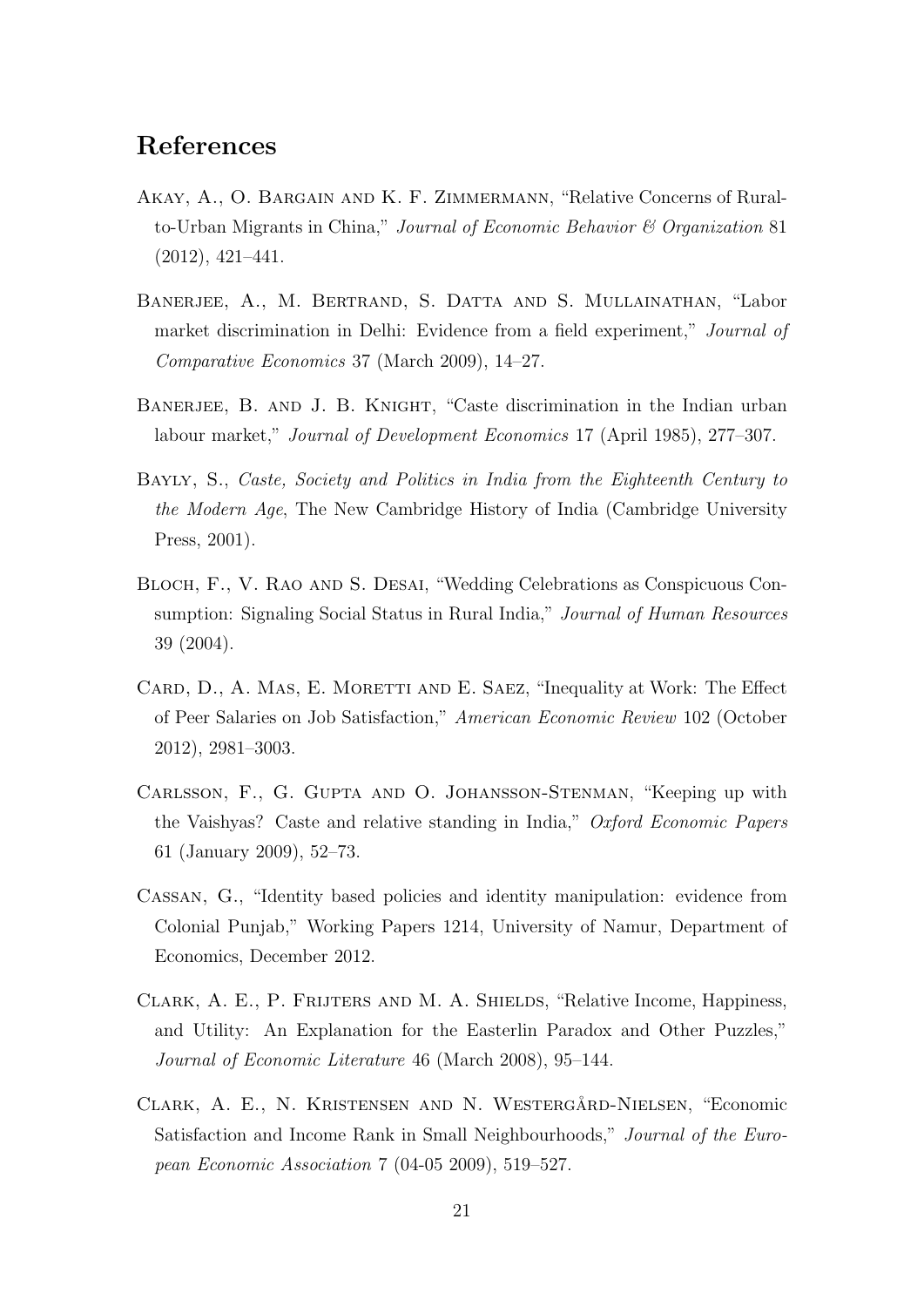<span id="page-21-9"></span>CLARK, A. E. AND A. J. OSWALD, "Unhappiness and Unemployment," Economic Journal 104 (May 1994), 648–59.

<span id="page-21-10"></span>-, "Satisfaction and comparison income," Journal of Public Economics 61 (September 1996), 359–381.

- <span id="page-21-0"></span>Clark, A. E. and C. Senik, "Who Compares to Whom? The Anatomy of Income Comparisons in Europe," Economic Journal 120 (05 2010), 573–594.
- <span id="page-21-7"></span>———, "Will GDP Growth Increase Happiness in Developing Countries?," in R. Peccoud, ed., Measure For Measure: How Well Do We Measure Development? (Paris: STIN, 2011), 99–176.
- <span id="page-21-1"></span>Deshpande, A., "Does Caste Still Define Disparity? A Look at Inequality in Kerala, India," American Economic Review 90 (May 2000), 322–325.
- <span id="page-21-5"></span>DUESENBERRY, J. S., Income, Savings and the Theory of Consumer Behavior (Harvard University Press, 1949).
- <span id="page-21-11"></span>FERRER-I-CARBONELL, A., "Income and well-being: an empirical analysis of the comparison income effect," Journal of Public Economics 89 (June 2005), 997– 1019.
- <span id="page-21-6"></span>HIRSCHMAN, A. O. AND M. ROTHSCHILD, "The Changing Tolerance for Income Inequality in the Course of Economic Development; with a Mathematical Appendix," The Quarterly Journal of Economics 87 (November 1973), 544–66.
- <span id="page-21-8"></span>Imbert, C. and J. Papp, "Labor Market Effects of Social Programs: Evidence from India's Employment Guarantee," CSAE Working Paper Series 2013-03, "Centre for the Study of African Economies, University of Oxford", 2013.
- <span id="page-21-2"></span>Ito, T., "Caste discrimination and transaction costs in the labor market: Evidence from rural North India," Journal of Development Economics 88 (March 2009), 292–300.
- <span id="page-21-4"></span>Jiang, S., M. Lu and H. Sato, "Identity, Inequality, and Happiness: Evidence from Urban China," World Development 40 (2012), 1190–1200.
- <span id="page-21-3"></span>Kahneman, D., P. P. Wakker and R. Sarin, "Back to Bentham? Explorations of Experienced Utility," The Quarterly Journal of Economics 112 (May 1997), 375–405.